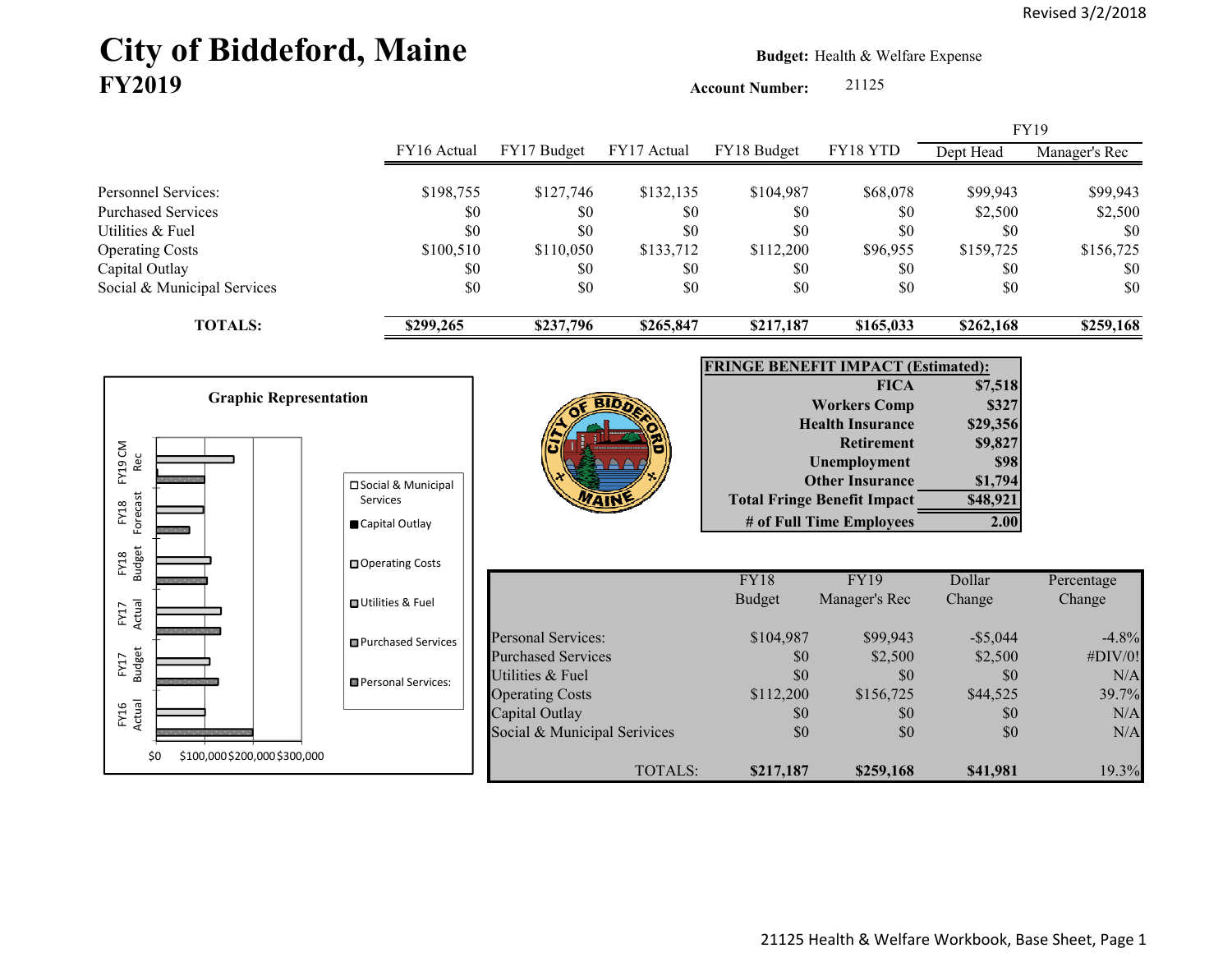#### Personnel Services

| Account                   |                                                                | <b>FY16</b>      | <b>FY17</b>   | <b>FY17</b> | <b>FY18</b> | <b>FY18</b>         | <b>FY19</b> |            |
|---------------------------|----------------------------------------------------------------|------------------|---------------|-------------|-------------|---------------------|-------------|------------|
| Number                    | Description                                                    | Actual           | Budget        | Actual      | Budget      | YTD 02/28/18        | Dept Head   | Mgr's Rec  |
|                           |                                                                |                  |               |             |             |                     |             |            |
|                           | 60101 Dept Manager Salary Exp                                  | \$64,266         | \$0<br>\$0    | \$0<br>\$0  | \$0<br>\$0  | \$0<br>\$0          | \$0<br>\$0  | \$0<br>\$0 |
|                           | 60102 Mid Mgmt Hrly Employee Wa<br>60105 F-T Employee Wage Exp | \$66<br>\$87,803 |               |             |             |                     |             |            |
|                           | 60111 Overtime Wage Expense                                    |                  | \$91,647      | \$97,956    | \$101,427   | \$66,861            | \$97,683    | \$97,683   |
|                           |                                                                | \$0              | \$0           | \$0         | \$0         | \$57                | \$0         | \$0        |
|                           | 60129 Insurance Buyout Pay                                     | \$1,500          | \$1,500       | \$1,500     | \$1,500     | \$750               | \$0         | \$0        |
|                           | 60201 FICA/Medicare-ER Share Exp                               | \$11,185         | \$7,259       | \$7,203     | \$0         | \$0                 | \$0         | \$0        |
|                           | 60202 MPERS-Employer Share Exp                                 | \$13,551         | \$9,015       | \$9,292     | \$0         | \$0                 | \$0         | \$0        |
|                           | 60210 HPHC Ins Employer Share Ex                               | \$18,430         | \$13,083      | \$13,720    | \$0         | \$0                 | \$0         | \$0        |
|                           | 60212 S-T Disability ER Share Exp                              | \$208            | \$162         | \$217       | \$0         | \$0                 | \$0         | \$0        |
|                           | 60213 L-T Disability ER Share Exp                              | \$153            | \$0           | \$0         | \$0         | \$0                 | \$0         | \$0        |
|                           | 60216 Delta Dental ER Share                                    | \$0              | \$0           | \$0         | \$0         | \$0                 | \$0         | \$0        |
|                           | 60217 RHSA Plan ER Share                                       | \$0              | \$1,560       | \$1,320     | \$0         | \$0                 | \$0         | \$0        |
|                           | 60251 Conferences/Training Expense                             | \$290            | \$900         | \$435       | \$500       | \$130               | \$700       | \$700      |
|                           | 60252 Travel/Mileage Expense                                   | \$744            | \$2,000       | \$431       | \$1,000     | \$190               | \$1,000     | \$1,000    |
|                           | 60253 Food/Lodging Expense                                     | \$560            | \$500         | \$0         | \$500       | \$0                 | \$500       | \$500      |
|                           | 60256 Dues/Memberships Expense                                 | \$0              | \$120         | \$60        | \$60        | \$90                | \$60        | \$60       |
| Totals                    |                                                                | \$198,755        | \$127,746     | \$132,135   | \$104,987   | \$68,078            | \$99,943    | \$99,943   |
| <b>Purchased Services</b> |                                                                |                  |               |             |             |                     |             |            |
| Account                   |                                                                | <b>FY16</b>      | <b>FY17</b>   | <b>FY17</b> | <b>FY18</b> | <b>FY18</b>         | <b>FY19</b> |            |
| Number                    | Description                                                    | Actual           | <b>Budget</b> | Actual      |             | Budget YTD 02/28/18 | Dept Head   | Mgr's Rec  |
|                           | 60306 Other Prof/Consult Srvs Exp                              | \$0              | \$0           | \$0         | \$0         | \$0                 | \$2,500     | \$2,500    |
| Totals                    |                                                                | \$0              | \$0           | \$0         | \$0         | \$0                 | \$2,500     | \$2,500    |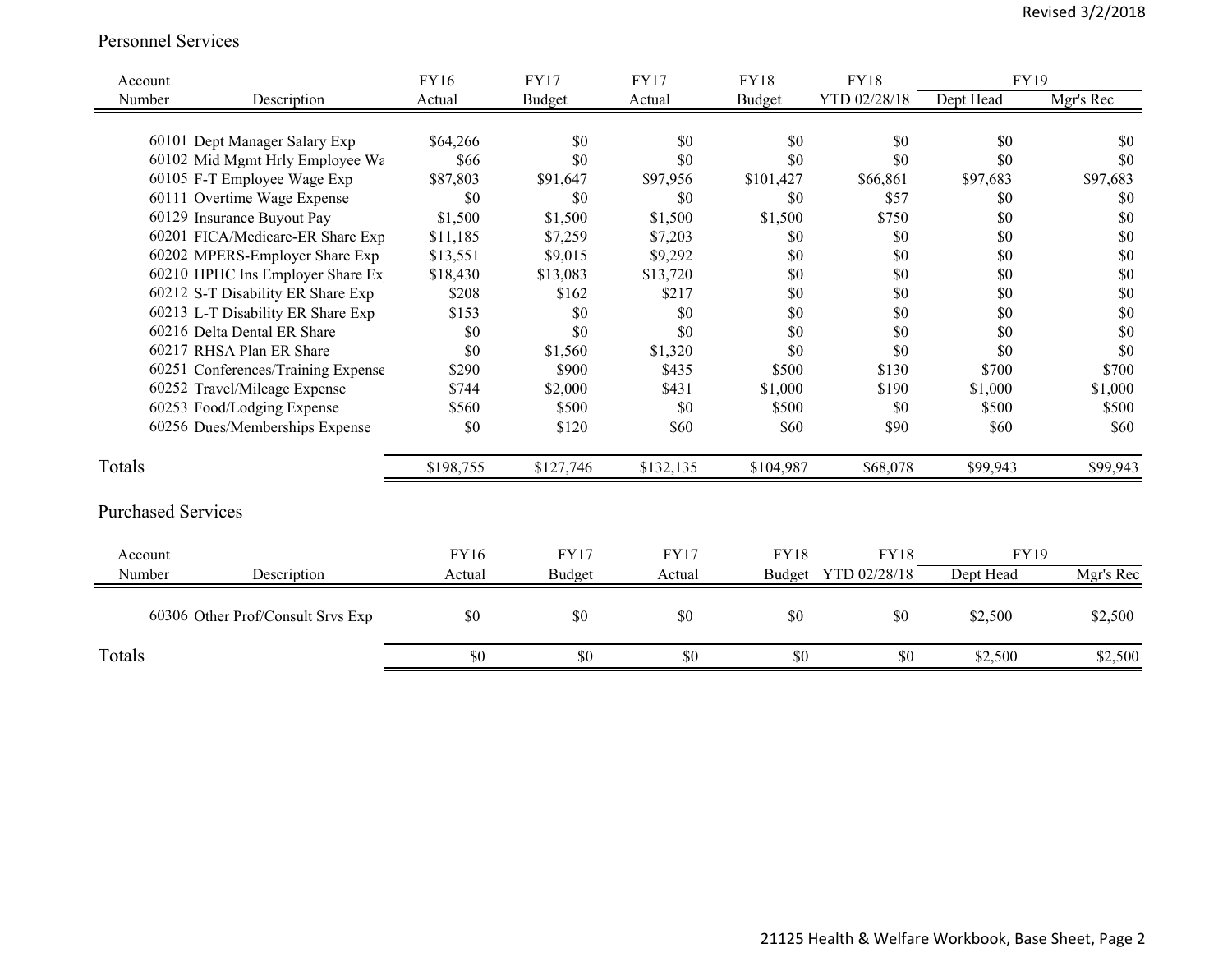## Other Operating Costs

| Account |                                   | <b>FY16</b> | <b>FY17</b>   | <b>FY17</b> | <b>FY18</b> | <b>FY18</b>  | FY19      |           |
|---------|-----------------------------------|-------------|---------------|-------------|-------------|--------------|-----------|-----------|
| Number  | Description                       | Actual      | <b>Budget</b> | Actual      | Budget      | YTD 02/28/18 | Dept Head | Mgr's Rec |
|         |                                   |             |               |             |             |              |           |           |
|         | 60500 Admin/Office Supp/Eqt Non-C | \$1,377     | \$1,850       | \$1,437     | \$1,000     | \$571        | \$1,000   | \$1,000   |
|         | 60501 Operating Supp/Eqt Non-Cap  | \$5,545     | \$1,500       | \$1,283     | \$0         | \$14         | \$0       | \$0       |
|         | 60502 Printing & Copying Expense  | \$0         | \$150         | \$175       | \$150       | \$0          | \$175     | \$175     |
|         | 60730 G.A. Electricity Expense    | \$1,609     | \$2,250       | \$3,187     | \$3,500     | \$1,916      | \$3,500   | \$3,500   |
|         | 60731 G.A. Client Rent Expense    | \$82,890    | \$90,000      | \$107,166   | \$90,000    | \$88,246     | \$140,000 | \$137,500 |
|         | 60732 G.A. Food/Grocery Expense   | \$1,584     | \$3,000       | \$6,537     | \$4,500     | \$3,854      | \$5,000   | \$5,000   |
|         | 60734 G.A. Burials Expense        | \$6,757     | \$6,900       | \$8,869     | \$8,500     | \$0          | \$7,000   | \$7,000   |
|         | 60736 G.A. Conveyance             | \$45        | \$150         | \$124       | \$50        | \$0          | \$50      | \$50      |
|         | 60737 G.A. Telephone Expense      | \$0         | \$100         | \$0         | \$0         | \$0          | \$0       | \$0       |
|         | 60738 G.A. Sewer User Fee Expense | \$0         | \$75          | \$0         | \$0         | \$0          | \$0       | \$0       |
|         | 60739 G.A. Heating Fuel Expense   | \$284       | \$1,000       | \$345       | \$1,000     | \$275        | \$1,000   | \$1,000   |
|         | 60740 G.A. Bottled Gas Expense    | \$0         | \$200         | \$0         | \$0         | \$0          | \$0       | \$0       |
|         | 60741 G.A. Miscellaneous Expense  | \$261       | \$800         | \$2,782     | \$2,500     | \$1,183      | \$0       | \$0       |
|         | 60742 G.A. Water Expense          | \$0         | \$75          | \$0         | \$0         | \$0          | \$0       | \$0       |
|         | 60743 G.A. Medical Expense        | \$160       | \$2,000       | \$1,807     | \$1,000     | \$896        | \$2,000   | \$1,500   |
|         |                                   |             |               |             |             |              |           |           |
| Totals  |                                   | \$100,510   | \$110,050     | \$133,712   | \$112,200   | \$96,955     | \$159,725 | \$156,725 |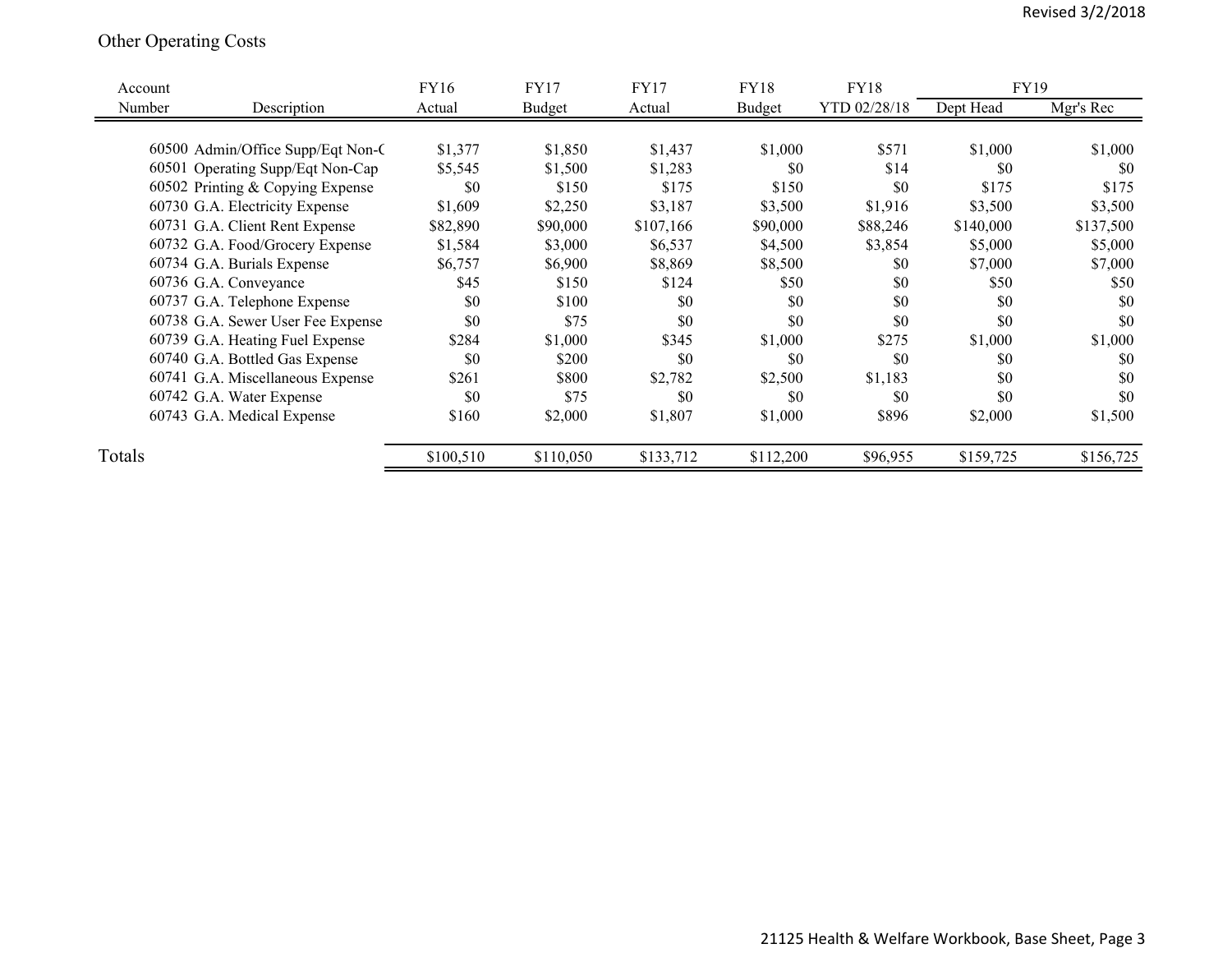#### DEPARTMENT PERSONAL SERVICES BUDGET WORKSHEET Fiscal Year 2019 BUDGET

 21125Health & Welfare Expense

|                                 |       |            | <b>YEAREND</b> |           |              |                |                  |
|---------------------------------|-------|------------|----------------|-----------|--------------|----------------|------------------|
|                                 |       |            | ANNUALIZED     |           | CITY MANAGER | <b>COUNCIL</b> |                  |
| <b>CLASSIFICATION</b>           | EMP#  | <b>FTE</b> | TOTAL          | REOUESTED | RECOMMEND.   | APPROP.        | <b>LAST NAME</b> |
| <b>CASE WORKER</b>              | 10501 | 0.00       | 56,472.00      | 56,689.20 | 56,689.20    |                | <b>BARTH</b>     |
| ADMIN ASST/CASE WORKER          | 10666 | 0.00       | 40.837.00      | 40.994.07 | 40.994.07    |                | <b>STEVENSON</b> |
|                                 |       |            |                |           |              |                |                  |
| <b>TOTAL BUDGETED POSITIONS</b> |       | 2.00       | 97,309.00      | 97,683,27 | 97,683.27    |                |                  |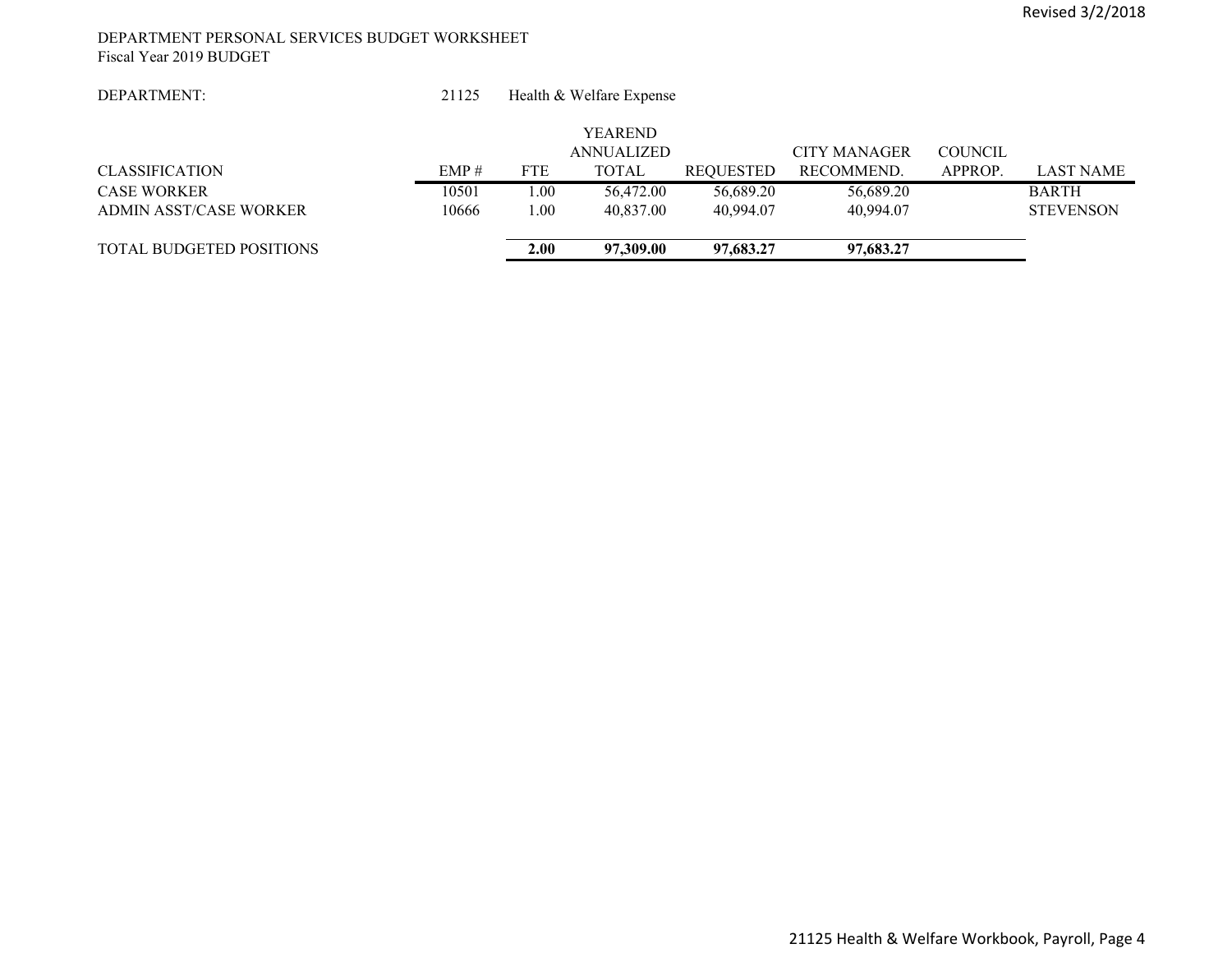

March 2, 2018 **Department:** Health & Welfare Expense

Account Title: F-T Employee Wage Exp

Department Number: 21125 21125 Account Number: 60105

| FY2016      | FY 2017       | FY 2017     | FY 2018       | FY 2018       |
|-------------|---------------|-------------|---------------|---------------|
| Actual      | <b>Budget</b> | Actual      | <b>Budget</b> | Est. Expended |
| \$87,802.84 | \$91,647.00   | \$97,956.06 | \$101,427.00  | \$99,990.79   |

| FY-2019       | Department  | City Mgr       | Council | Increase      |
|---------------|-------------|----------------|---------|---------------|
|               | Reauest     | Recommendation | Action  | (Decrease)    |
| <b>Budget</b> | \$97,683.27 | \$97,683.27    |         | ( \$3,743.73) |

**Support for Budget Request:** Provide justification for the budget request using as much detail as possible

 to support it. Examples of acceptable support include unit costs, quantity estimates, price quotes, etc. Requests based solely on a percentage increase above the previous budget will not be accepted. Use additional sheets if necessary.

Wages are for General Assistance Administrator and (1) Caseworker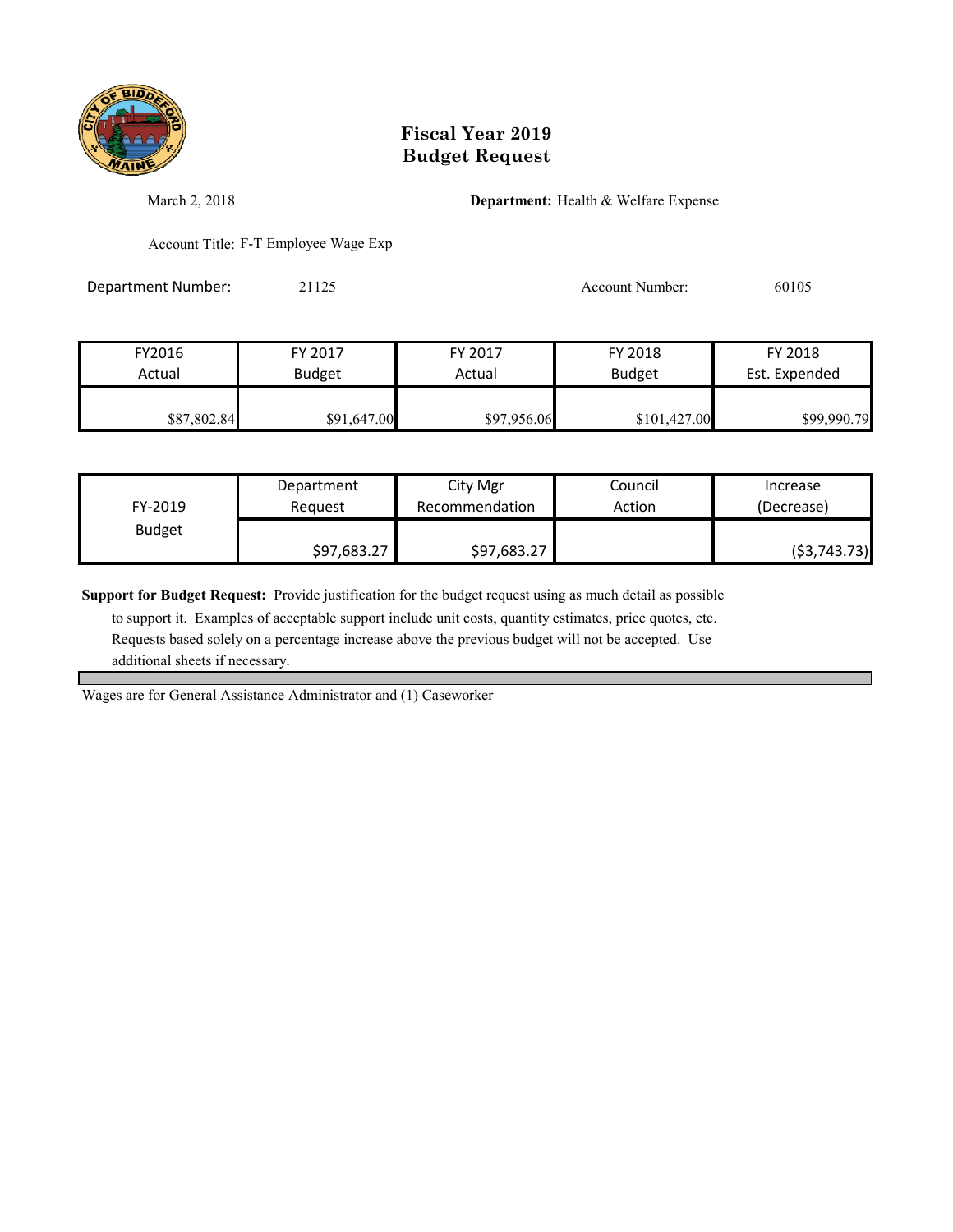

March 2, 2018 **Department:** Health & Welfare Expense

Account Title: Overtime Wage Expense

Department Number: 21125 21125 Account Number: 60111

| FY2016 | FY 2017       | FY 2017 | FY 2018       | FY 2018       |
|--------|---------------|---------|---------------|---------------|
| Actual | <b>Budget</b> | Actual  | <b>Budget</b> | Est. Expended |
|        |               |         |               |               |
| \$0.00 | \$0.00        | \$0.00  | \$0.00        | \$57.00       |

| FY-2019       | Department | City Mgr       | Council | Increase   |
|---------------|------------|----------------|---------|------------|
|               | Reauest    | Recommendation | Action  | (Decrease) |
| <b>Budget</b> | \$0.00     | \$0.00∣        |         | \$0.00∣    |

**Support for Budget Request:** Provide justification for the budget request using as much detail as possible

 to support it. Examples of acceptable support include unit costs, quantity estimates, price quotes, etc. Requests based solely on a percentage increase above the previous budget will not be accepted. Use additional sheets if necessary.

Wages are for General Assistance Administrator and (1) Caseworker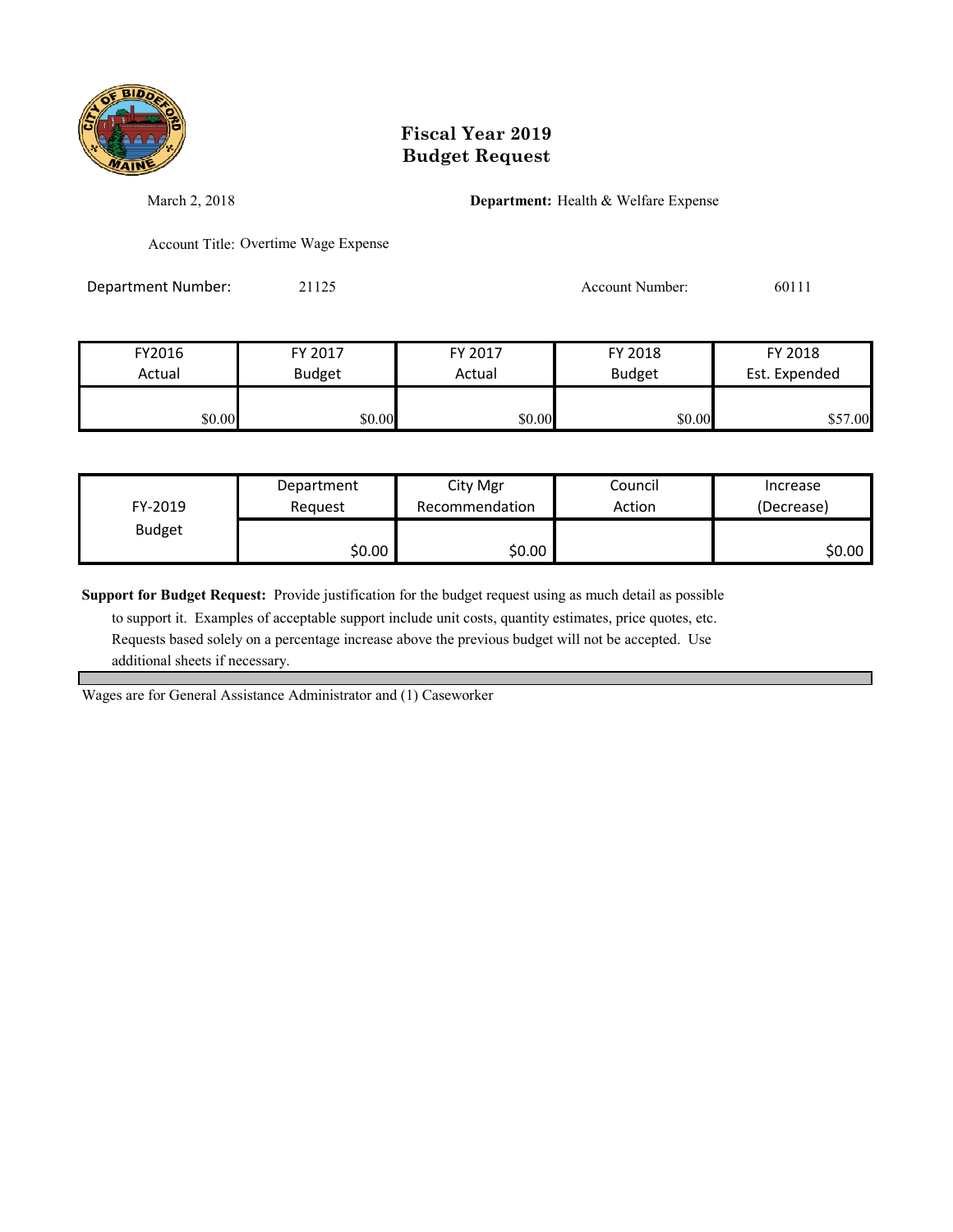

March 2, 2018 **Department:** Health & Welfare Expense

Account Title: Conferences/Training Expense

Department Number: 21125 21125 Account Number: 60251

| FY2016   | FY 2017       | FY 2017  | FY 2018       | FY 2018       |
|----------|---------------|----------|---------------|---------------|
| Actual   | <b>Budget</b> | Actual   | <b>Budget</b> | Est. Expended |
|          |               |          |               |               |
| \$290.00 | \$900.00      | \$435.00 | \$500.00      | 5.00          |

| FY-2019       | Department<br>Reauest | City Mgr<br>Recommendation | Council<br>Action | Increase<br>(Decrease) |
|---------------|-----------------------|----------------------------|-------------------|------------------------|
| <b>Budget</b> |                       |                            |                   |                        |
|               | \$700.00              | \$700.00                   |                   | \$200.00               |

**Support for Budget Request:** Provide justification for the budget request using as much detail as possible

 to support it. Examples of acceptable support include unit costs, quantity estimates, price quotes, etc. Requests based solely on a percentage increase above the previous budget will not be accepted. Use additional sheets if necessary.

Maine Welfare Directors Association Spring Seminar 2 days - two attending for \$190.00

GA Trainings/Workshops for certification (for both Kristen & Lauren) - 5 workshops @ \$45 each  $X$  2 = \$450.00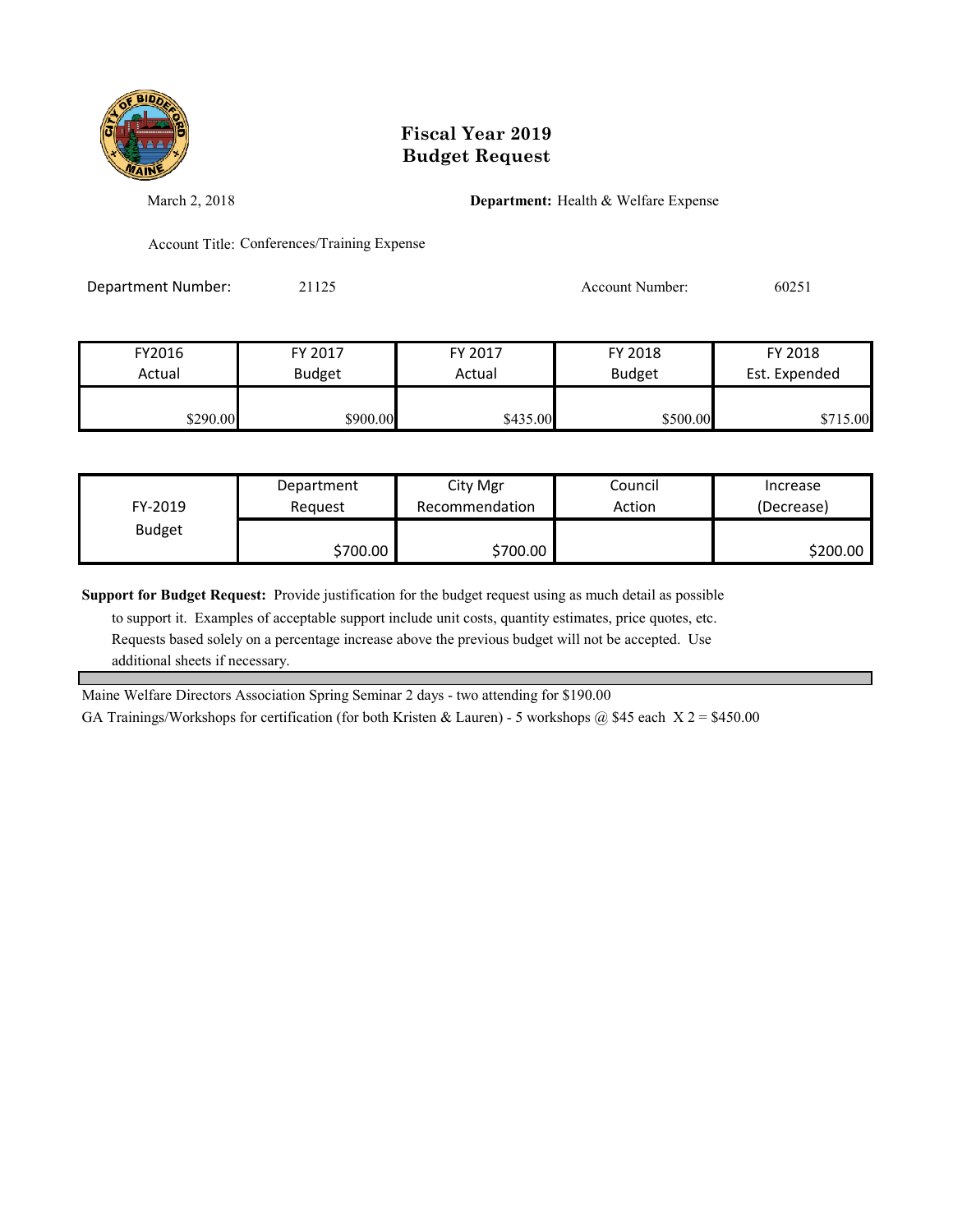

March 2, 2018 **Department:** Health & Welfare Expense

Account Title: Travel/Mileage Expense

Department Number: 21125 21125 Account Number: 60252

| FY2016   | FY 2017       | FY 2017  | FY 2018       | FY 2018       |
|----------|---------------|----------|---------------|---------------|
| Actual   | <b>Budget</b> | Actual   | <b>Budget</b> | Est. Expended |
| \$744.24 | \$2,000.00    | \$431.41 | \$1,000.00    | \$940.00      |

|               | Department | City Mgr       | Council | Increase   |
|---------------|------------|----------------|---------|------------|
| FY-2019       | Reauest    | Recommendation | Action  | (Decrease) |
| <b>Budget</b> |            |                |         |            |
|               | \$1,000.00 | \$1,000.00     |         | \$0.00     |

**Support for Budget Request:** Provide justification for the budget request using as much detail as possible

 to support it. Examples of acceptable support include unit costs, quantity estimates, price quotes, etc. Requests based solely on a percentage increase above the previous budget will not be accepted. Use additional sheets if necessary.

Milage reimbursement to Augusta and Bangor for MDWA Seminars and Workshops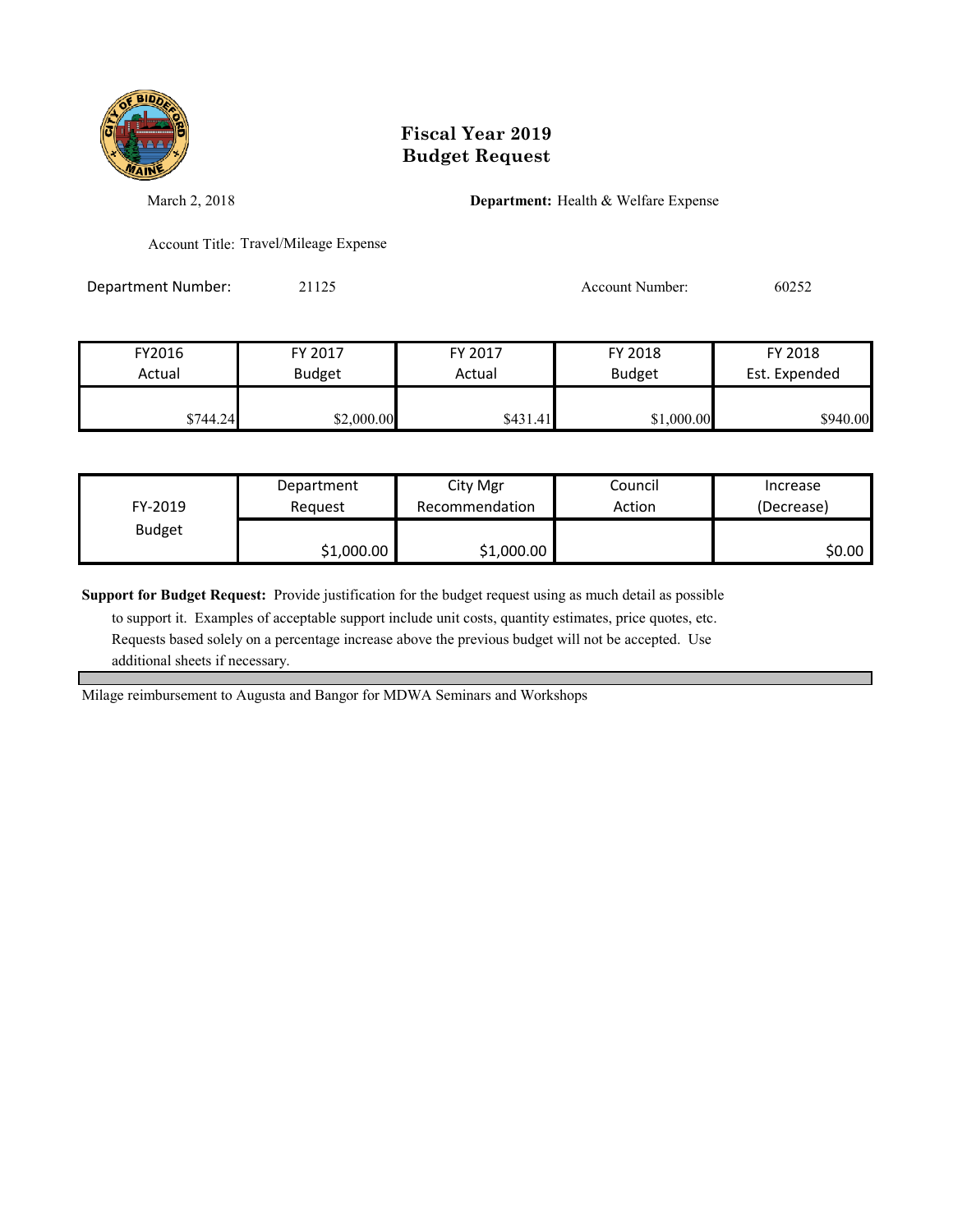

March 2, 2018 **Department:** Health & Welfare Expense

Account Title: Food/Lodging Expense

Department Number: 21125 21125 Account Number: 60253

| FY2016   | FY 2017       | FY 2017 | FY 2018       | FY 2018       |
|----------|---------------|---------|---------------|---------------|
| Actual   | <b>Budget</b> | Actual  | <b>Budget</b> | Est. Expended |
|          |               |         |               |               |
| \$559.67 | \$500.00      | \$0.00  | \$500.00      | \$400.00      |

| FY-2019       | Department | City Mgr       | Council | Increase   |
|---------------|------------|----------------|---------|------------|
|               | Reauest    | Recommendation | Action  | (Decrease) |
| <b>Budget</b> | \$500.00   | \$500.00       |         | \$0.00     |

**Support for Budget Request:** Provide justification for the budget request using as much detail as possible

 to support it. Examples of acceptable support include unit costs, quantity estimates, price quotes, etc. Requests based solely on a percentage increase above the previous budget will not be accepted. Use additional sheets if necessary.

Lodging/food costs for two staff members to attend the MWDA Spring Seminar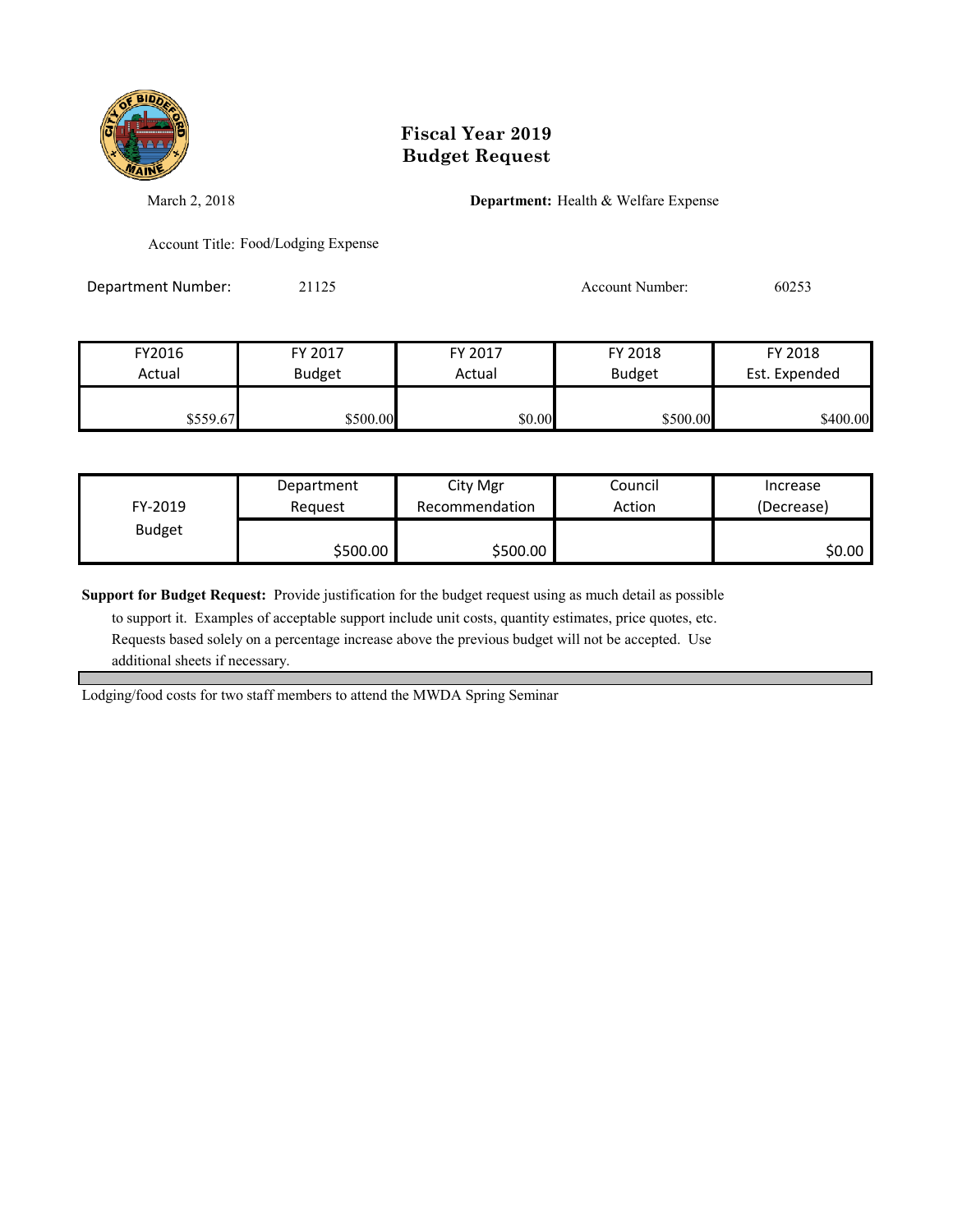

March 2, 2018 **Department:** Health & Welfare Expense

Account Title: Dues/Memberships Expense

Department Number: 21125 21125 Account Number: 60256

| FY2016 | FY 2017       | FY 2017 | FY 2018       | FY 2018       |
|--------|---------------|---------|---------------|---------------|
| Actual | <b>Budget</b> | Actual  | <b>Budget</b> | Est. Expended |
| \$0.00 | \$120.00      | \$60.00 | \$60.00       | \$90.00       |

|               | Department | City Mgr       | Council | Increase   |
|---------------|------------|----------------|---------|------------|
| FY-2019       | Reauest    | Recommendation | Action  | (Decrease) |
| <b>Budget</b> |            |                |         |            |
|               | \$60.00    | \$60.00        |         | \$0.00     |

**Support for Budget Request:** Provide justification for the budget request using as much detail as possible

 to support it. Examples of acceptable support include unit costs, quantity estimates, price quotes, etc. Requests based solely on a percentage increase above the previous budget will not be accepted. Use additional sheets if necessary.

Maine Welfare Directors Association Membership dues for Kristen and Lauren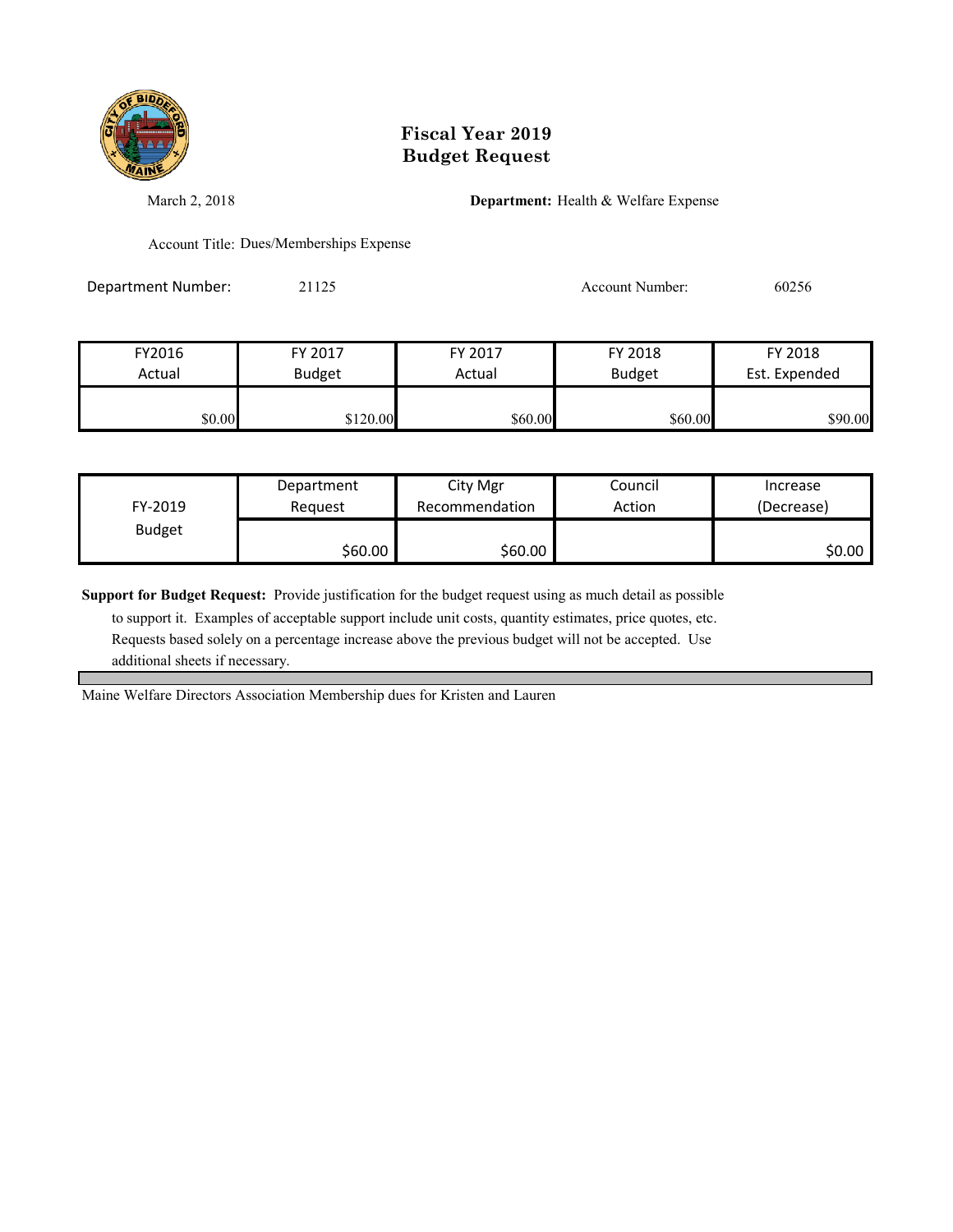

March 2, 2018 **Department:** Health & Welfare Expense

Account Title: Other Prof/Consult Srvs Exp

Department Number: 21125 21125 Account Number: 60306

| FY2016 | FY 2017       | FY 2017 | FY 2018       | FY 2018       |
|--------|---------------|---------|---------------|---------------|
| Actual | <b>Budget</b> | Actual  | <b>Budget</b> | Est. Expended |
|        |               |         |               |               |
| \$0.00 | \$0.00        | \$0.00  | \$0.00        | \$2,500.00    |

| FY-2019       | Department | City Mgr       | Council | Increase   |
|---------------|------------|----------------|---------|------------|
|               | Reauest    | Recommendation | Action  | (Decrease) |
| <b>Budget</b> | \$2,500.00 | \$2,500.00     |         | \$2,500.00 |

**Support for Budget Request:** Provide justification for the budget request using as much detail as possible

 to support it. Examples of acceptable support include unit costs, quantity estimates, price quotes, etc. Requests based solely on a percentage increase above the previous budget will not be accepted. Use additional sheets if necessary.

The GA Office has seen a substantive increase in the number of applicants from other countries (Asylum Seekers) who are required to have Interpreters. Interpreter costs are the responsibility of the municipality and these costs are non-reimbursable.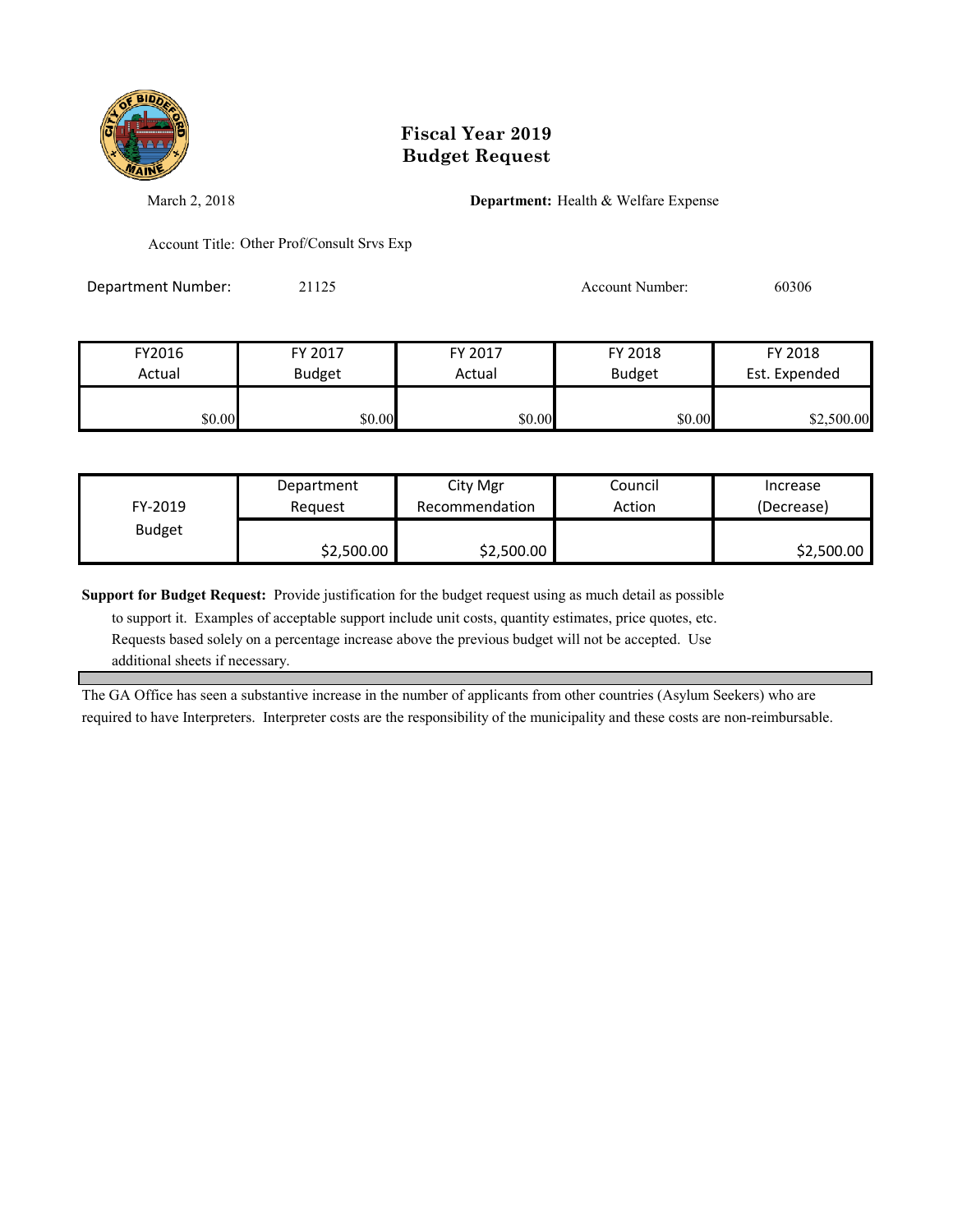

March 2, 2018 **Department:** Health & Welfare Expense

Account Title: Admin/Office Supp/Eqt Non-Cap

Department Number: 21125 21125 Account Number: 60500

| FY2016     | FY 2017       | FY 2017    | FY 2018       | FY 2018       |
|------------|---------------|------------|---------------|---------------|
| Actual     | <b>Budget</b> | Actual     | <b>Budget</b> | Est. Expended |
|            |               |            |               |               |
| \$1,376.81 | \$1,850.00    | \$1,437.12 | \$1,000.00    | \$900.00      |

| FY-2019       | Department<br>Reauest | City Mgr<br>Recommendation | Council<br>Action | Increase<br>(Decrease) |
|---------------|-----------------------|----------------------------|-------------------|------------------------|
| <b>Budget</b> |                       |                            |                   |                        |
|               | \$1,000.00            | \$1,000.00                 |                   | \$0.00                 |

**Support for Budget Request:** Provide justification for the budget request using as much detail as possible

 to support it. Examples of acceptable support include unit costs, quantity estimates, price quotes, etc. Requests based solely on a percentage increase above the previous budget will not be accepted. Use additional sheets if necessary.

Various office supplies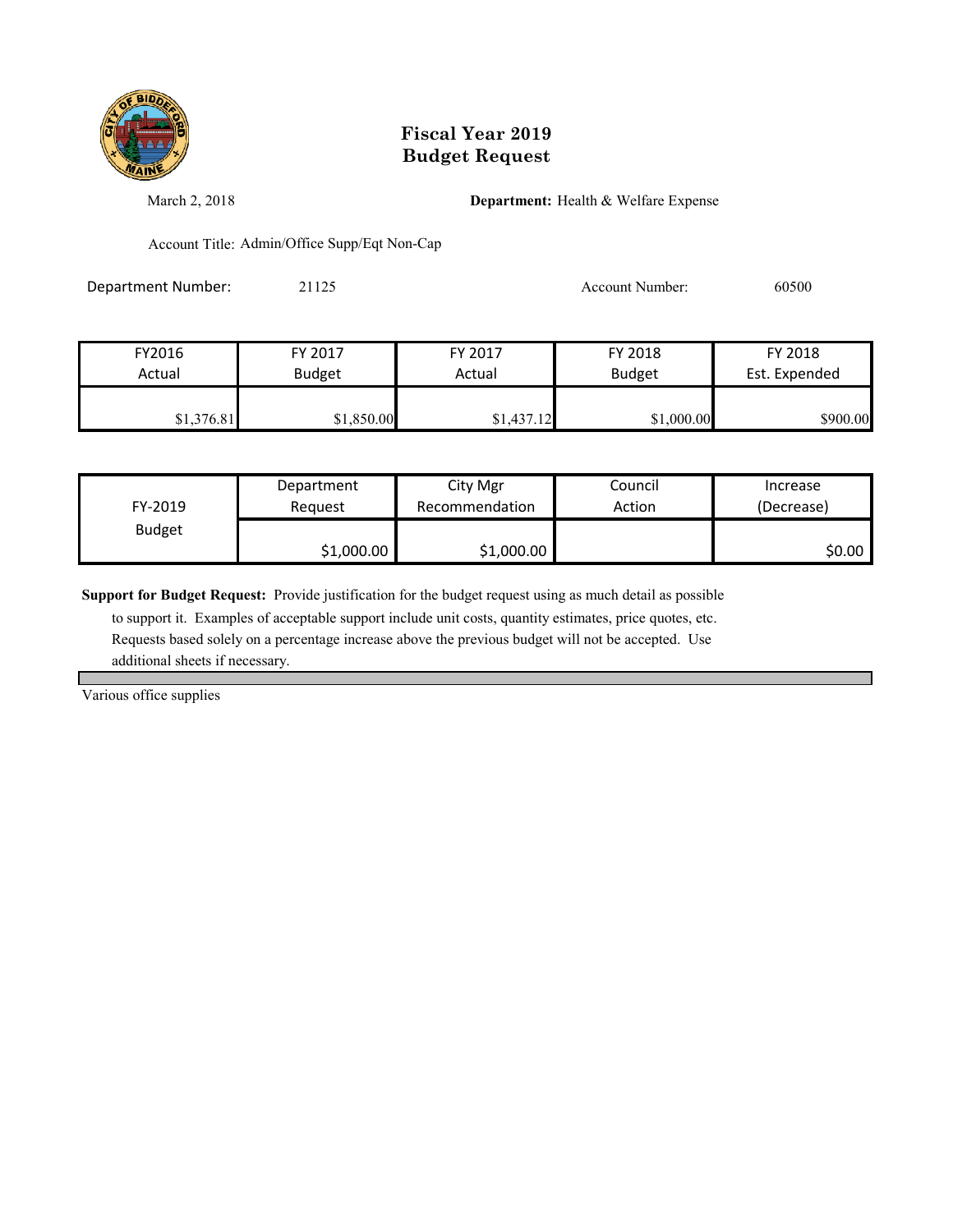

March 2, 2018 **Department:** Health & Welfare Expense

Account Title: Operating Supp/Eqt Non-Cap

Department Number: 21125 21125 Account Number: 60501

| FY2016     | FY 2017       | FY 2017    | FY 2018       | FY 2018       |
|------------|---------------|------------|---------------|---------------|
| Actual     | <b>Budget</b> | Actual     | <b>Budget</b> | Est. Expended |
|            |               |            |               |               |
| \$5,544.53 | \$1,500.00    | \$1,283.14 | \$0.00        | \$0.00        |

|               | Department | City Mgr       | Council | Increase   |
|---------------|------------|----------------|---------|------------|
| FY-2019       | Reauest    | Recommendation | Action  | (Decrease) |
| <b>Budget</b> |            |                |         |            |
|               | \$0.00     | \$0.00         |         | \$0.00     |

**Support for Budget Request:** Provide justification for the budget request using as much detail as possible

 to support it. Examples of acceptable support include unit costs, quantity estimates, price quotes, etc. Requests based solely on a percentage increase above the previous budget will not be accepted. Use additional sheets if necessary.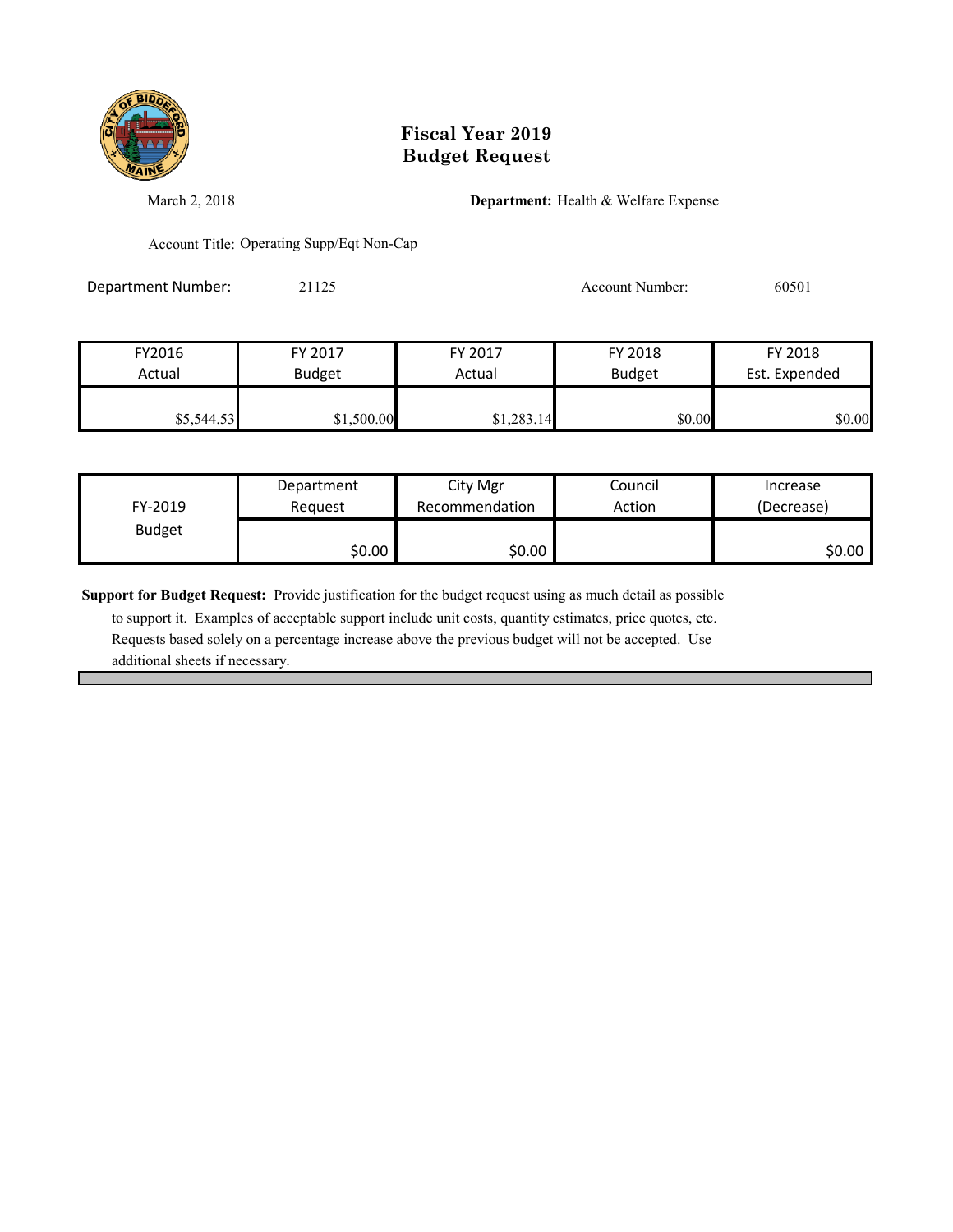

March 2, 2018 **Department:** Health & Welfare Expense

Account Title: Printing & Copying Expense

Department Number: 21125 21125 Account Number: 60502

| FY2016 | FY 2017       | FY 2017  | FY 2018       | FY 2018       |
|--------|---------------|----------|---------------|---------------|
| Actual | <b>Budget</b> | Actual   | <b>Budget</b> | Est. Expended |
|        |               |          |               |               |
| \$0.00 | \$150.00      | \$175.00 | \$150.00      | \$175.00      |

| FY-2019       | Department | City Mgr       | Council | Increase   |
|---------------|------------|----------------|---------|------------|
|               | Reauest    | Recommendation | Action  | (Decrease) |
| <b>Budget</b> | \$175.00   | \$175.00       |         | \$25.00    |

**Support for Budget Request:** Provide justification for the budget request using as much detail as possible

 to support it. Examples of acceptable support include unit costs, quantity estimates, price quotes, etc. Requests based solely on a percentage increase above the previous budget will not be accepted. Use additional sheets if necessary.

Printing costs for General Assistance Applications; business cards and appointment cards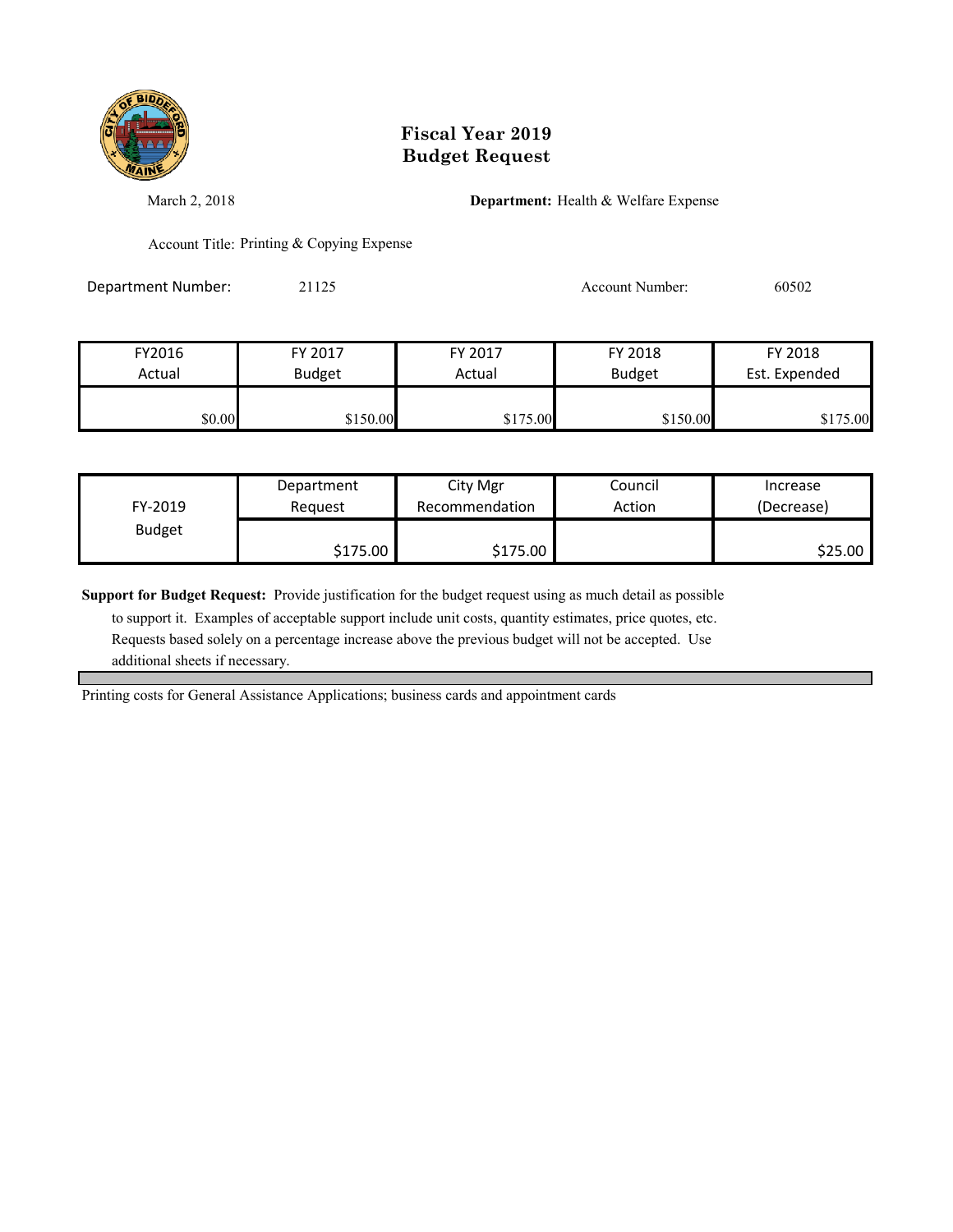

March 2, 2018 **Department:** Health & Welfare Expense

Account Title: G.A. Electricity Expense

Department Number: 21125 21125 Account Number: 60730

| FY2016     | FY 2017       | FY 2017    | FY 2018       | FY 2018       |
|------------|---------------|------------|---------------|---------------|
| Actual     | <b>Budget</b> | Actual     | <b>Budget</b> | Est. Expended |
| \$1,609.29 | \$2,250.00    | \$3,187.34 | \$3,500.00    | \$3,200.00    |

|               | Department | City Mgr       | Council | Increase   |
|---------------|------------|----------------|---------|------------|
| FY-2019       | Reauest    | Recommendation | Action  | (Decrease) |
| <b>Budget</b> |            |                |         |            |
|               | \$3,500.00 | \$3,500.00     |         | \$0.00     |

**Support for Budget Request:** Provide justification for the budget request using as much detail as possible

 to support it. Examples of acceptable support include unit costs, quantity estimates, price quotes, etc. Requests based solely on a percentage increase above the previous budget will not be accepted. Use additional sheets if necessary.

In general, the household size of GA clients continues to increase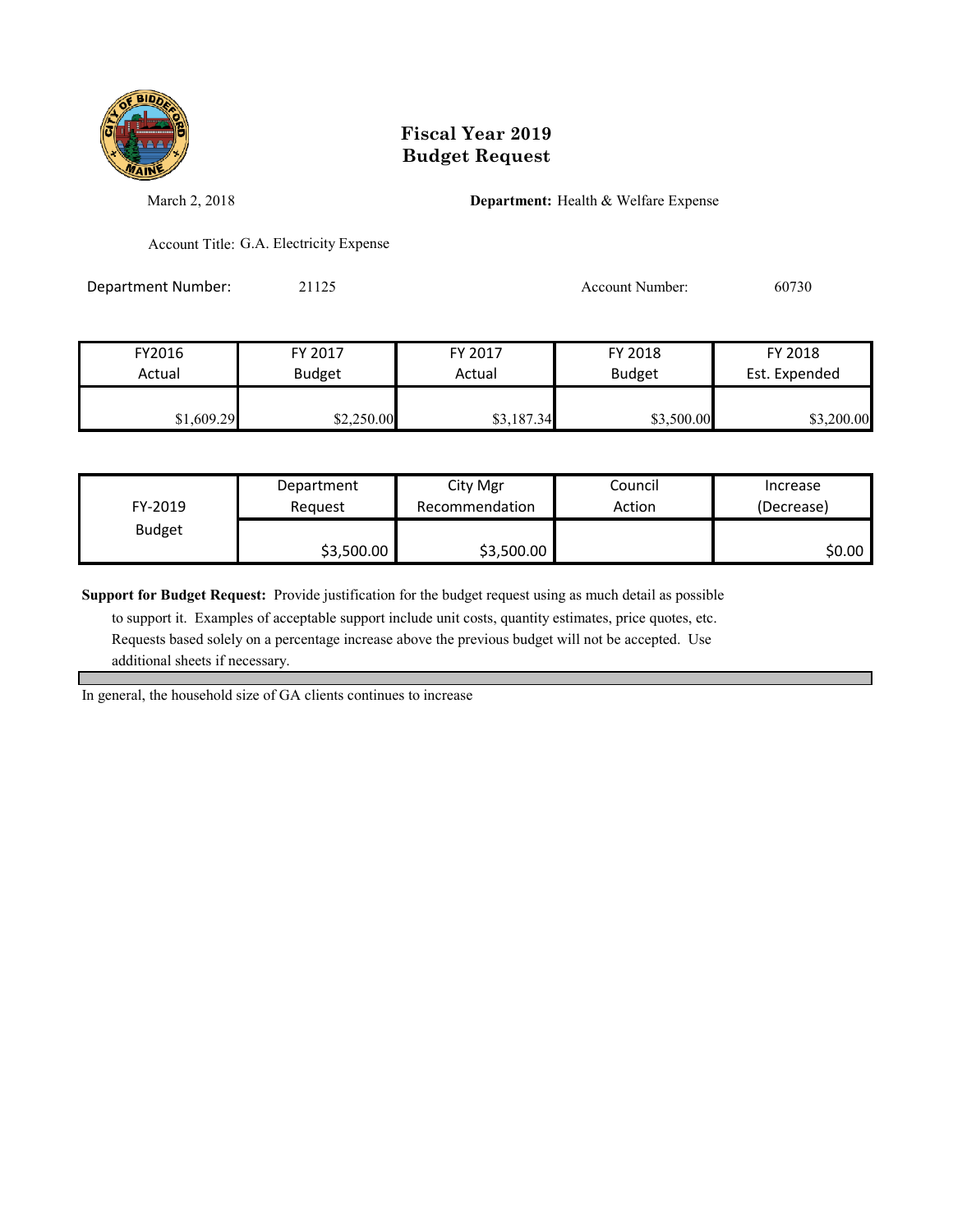

March 2, 2018 **Department:** Health & Welfare Expense

Account Title: G.A. Client Rent Expense

Department Number: 21125 21125 Account Number: 60731

| FY2016      | FY 2017       | FY 2017      | FY 2018       | FY 2018       |
|-------------|---------------|--------------|---------------|---------------|
| Actual      | <b>Budget</b> | Actual       | <b>Budget</b> | Est. Expended |
| \$82,889.81 | \$90,000.00   | \$107,166.42 | \$90,000.00   | \$135,000.00  |

| FY-2019       | Department   | City Mgr       | Council | Increase    |
|---------------|--------------|----------------|---------|-------------|
|               | Reauest      | Recommendation | Action  | (Decrease)  |
| <b>Budget</b> | \$140,000.00 | \$137,500.00   |         | \$47,500.00 |

**Support for Budget Request:** Provide justification for the budget request using as much detail as possible

 to support it. Examples of acceptable support include unit costs, quantity estimates, price quotes, etc. Requests based solely on a percentage increase above the previous budget will not be accepted. Use additional sheets if necessary.

In general, the household size of GA clients continues to increase; and rental rates are also increasing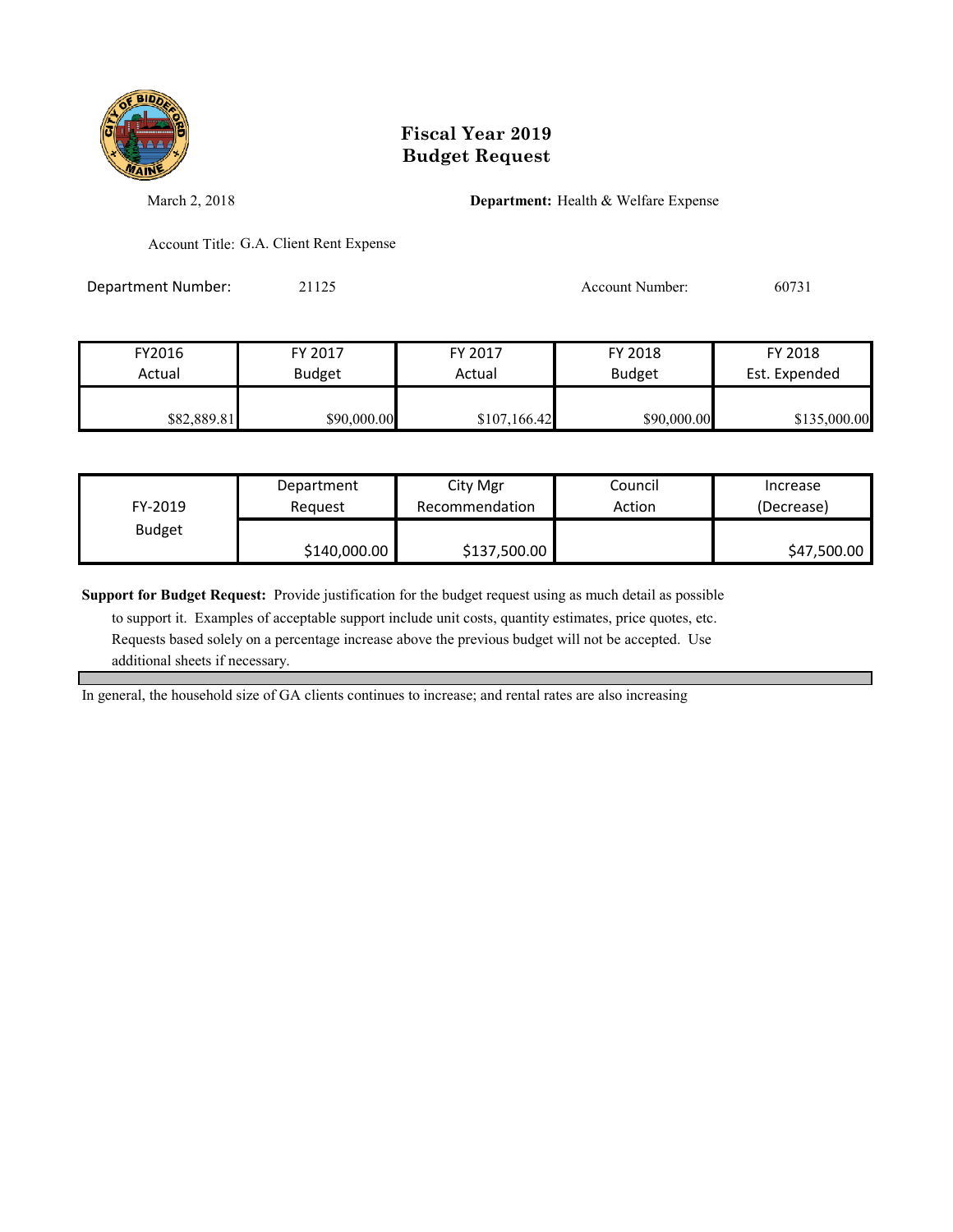

March 2, 2018 **Department:** Health & Welfare Expense

Account Title: G.A. Food/Grocery Expense

Department Number: 21125 21125 Account Number: 60732

| FY2016     | FY 2017       | FY 2017    | FY 2018       | FY 2018       |
|------------|---------------|------------|---------------|---------------|
| Actual     | <b>Budget</b> | Actual     | <b>Budget</b> | Est. Expended |
| \$1,583.78 | \$3,000.00    | \$6,536.60 | \$4,500.00    | \$4,800.00    |

| FY-2019       | Department | City Mgr       | Council | Increase   |
|---------------|------------|----------------|---------|------------|
|               | Reauest    | Recommendation | Action  | (Decrease) |
| <b>Budget</b> | \$5,000.00 | \$5,000.00     |         | \$500.00   |

**Support for Budget Request:** Provide justification for the budget request using as much detail as possible

 to support it. Examples of acceptable support include unit costs, quantity estimates, price quotes, etc. Requests based solely on a percentage increase above the previous budget will not be accepted. Use additional sheets if necessary.

GA clients who are seeking food assistance continue to have larger families and are seeking an increase in benefits. Also, DHHS now has caps on food supplements to applicants, so the City is required to cover what State programs don't cover.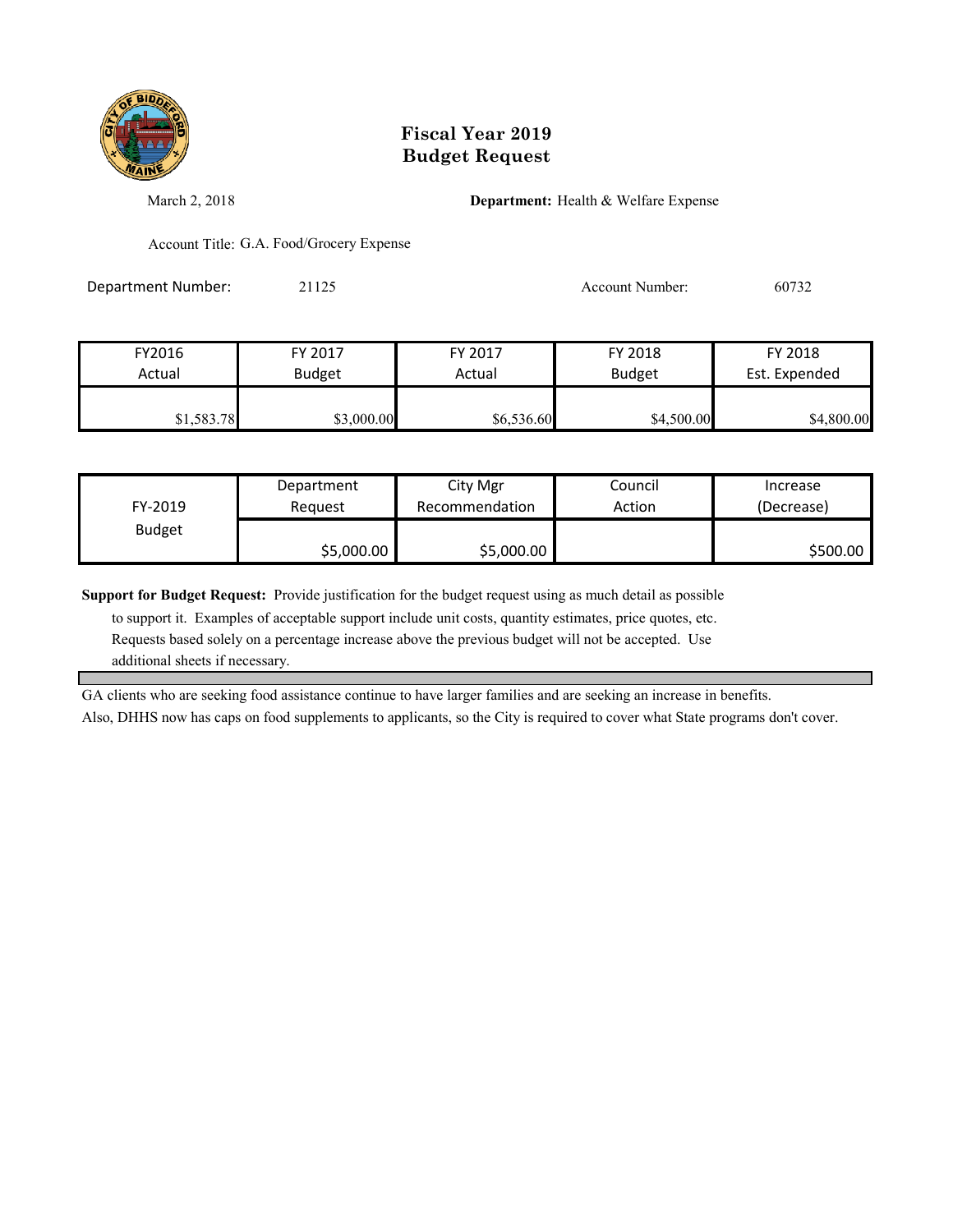

March 2, 2018 **Department:** Health & Welfare Expense

Account Title: G.A. Burials Expense

Department Number: 21125 21125 Account Number: 60734

| FY2016     | FY 2017       | FY 2017    | FY 2018       | FY 2018       |
|------------|---------------|------------|---------------|---------------|
| Actual     | <b>Budget</b> | Actual     | <b>Budget</b> | Est. Expended |
|            |               |            |               |               |
| \$6,756.68 | \$6,900.00    | \$8,869.20 | \$8,500.00    | \$2,500.00    |

| FY-2019       | Department | City Mgr       | Council | Increase      |
|---------------|------------|----------------|---------|---------------|
|               | Reauest    | Recommendation | Action  | (Decrease)    |
| <b>Budget</b> | \$7,000.00 | \$7,000.00     |         | ( \$1,500.00) |

**Support for Budget Request:** Provide justification for the budget request using as much detail as possible

 to support it. Examples of acceptable support include unit costs, quantity estimates, price quotes, etc. Requests based solely on a percentage increase above the previous budget will not be accepted. Use additional sheets if necessary.

The GA Office is seeing an increase in requests for assistance with burial expenses; although, this has not proven to be consistent from year to year.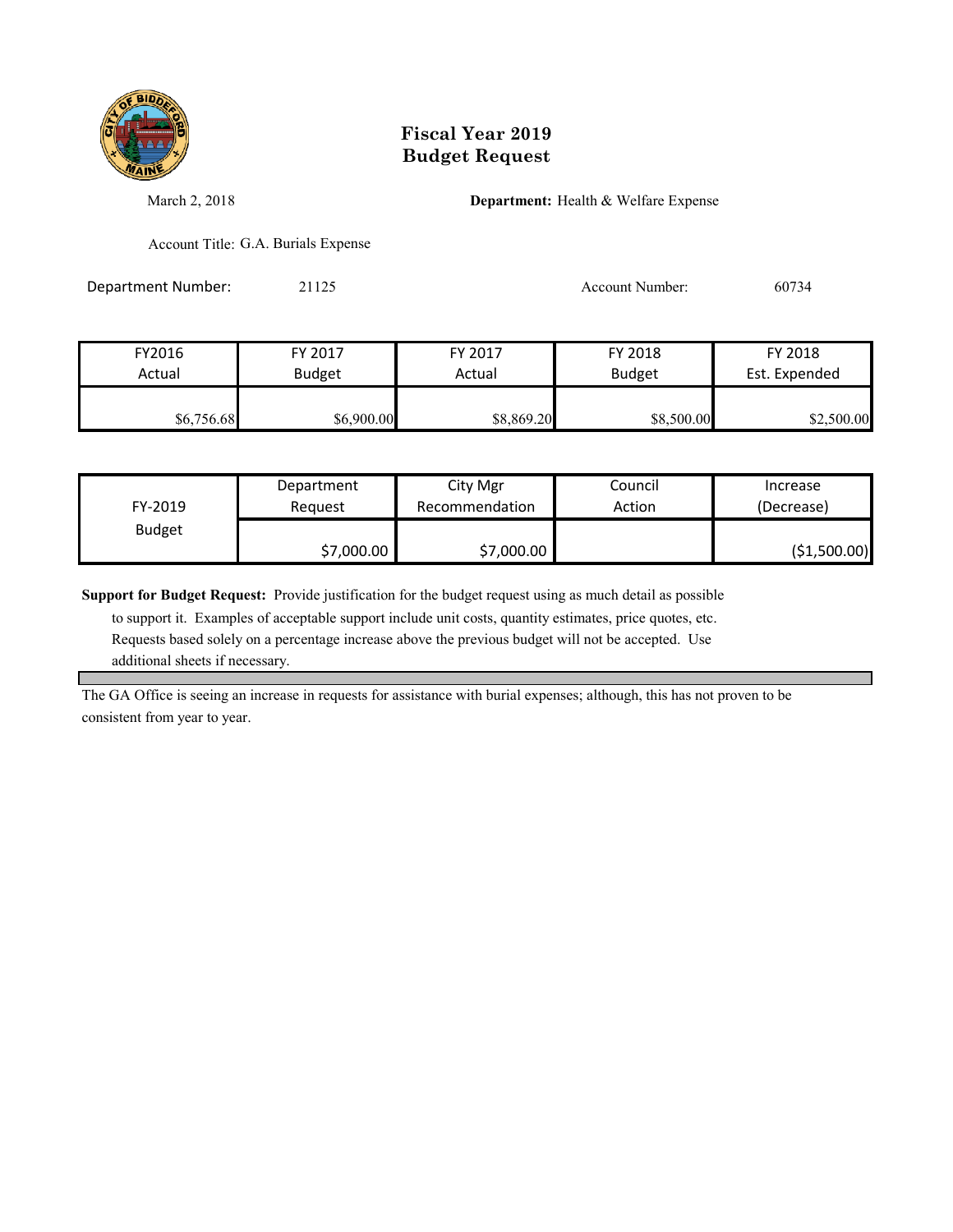

March 2, 2018 **Department:** Health & Welfare Expense

Account Title: G.A. Conveyance

Department Number: 21125 21125 Account Number: 60736

| FY2016  | FY 2017  | FY 2017  | FY 2018       | FY 2018       |
|---------|----------|----------|---------------|---------------|
| Actual  | Budget   | Actual   | <b>Budget</b> | Est. Expended |
| \$45.00 | \$150.00 | \$124.00 | \$50.00       | \$25.00       |

|               | Department | City Mgr       | Council | Increase   |
|---------------|------------|----------------|---------|------------|
| FY-2019       | Reauest    | Recommendation | Action  | (Decrease) |
| <b>Budget</b> |            |                |         |            |
|               | \$50.00    | \$50.00        |         | \$0.00     |

**Support for Budget Request:** Provide justification for the budget request using as much detail as possible

 to support it. Examples of acceptable support include unit costs, quantity estimates, price quotes, etc. Requests based solely on a percentage increase above the previous budget will not be accepted. Use additional sheets if necessary.

This account is used for the purchase of bus tokens for clients who are looking for work; and for taxi services on rare occasions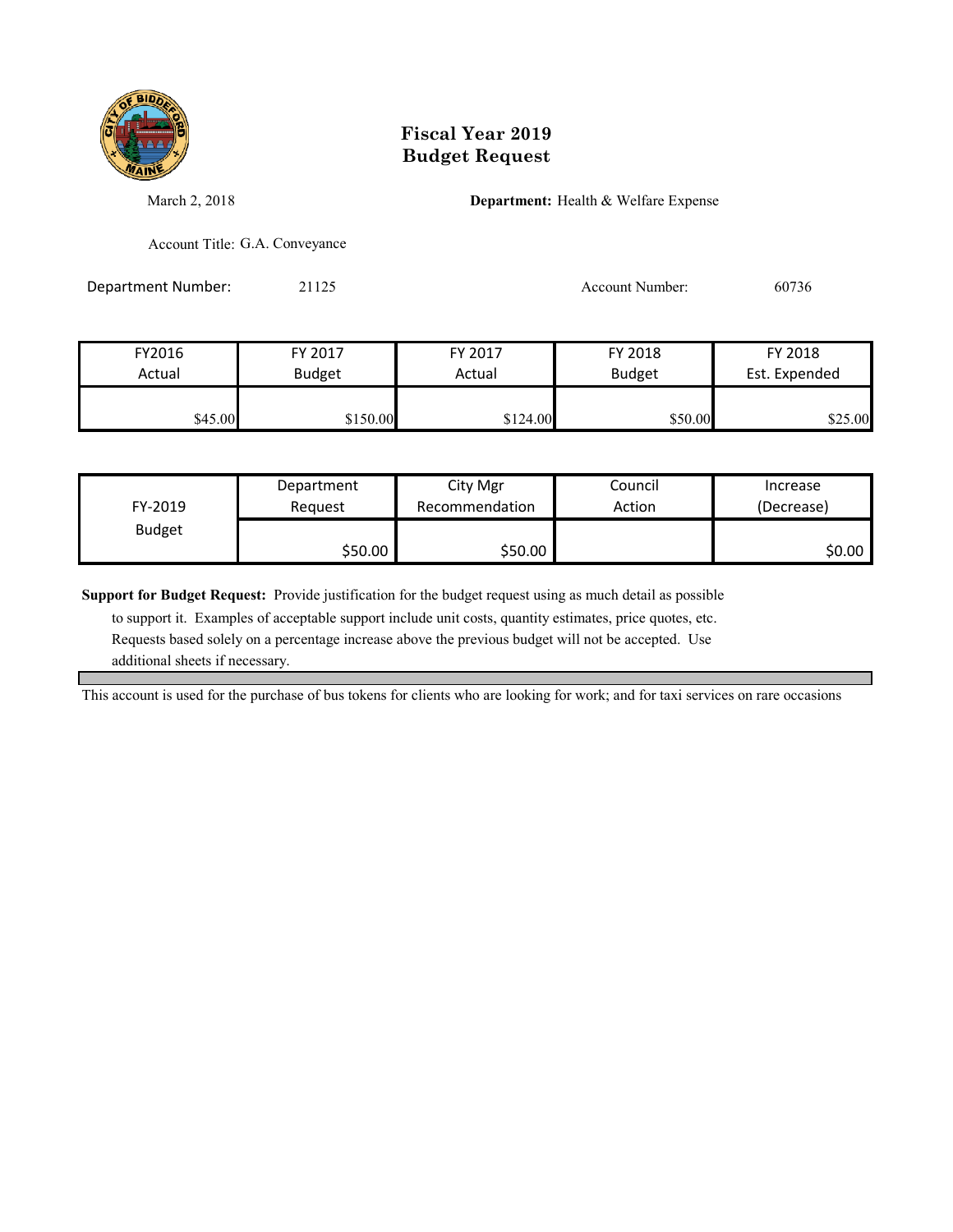

March 2, 2018 **Department:** Health & Welfare Expense

Account Title: G.A. Telephone Expense

Department Number: 21125 21125 Account Number: 60737

| FY2016 | FY 2017       | FY 2017 | FY 2018       | FY 2018       |
|--------|---------------|---------|---------------|---------------|
| Actual | <b>Budget</b> | Actual  | <b>Budget</b> | Est. Expended |
| \$0.00 | \$100.00      | \$0.00  | \$0.00        | \$0.00        |

| FY-2019       | Department | City Mgr       | Council | Increase   |
|---------------|------------|----------------|---------|------------|
|               | Reauest    | Recommendation | Action  | (Decrease) |
| <b>Budget</b> | \$0.00     | \$0.00∣        |         | \$0.00∣    |

**Support for Budget Request:** Provide justification for the budget request using as much detail as possible

 to support it. Examples of acceptable support include unit costs, quantity estimates, price quotes, etc. Requests based solely on a percentage increase above the previous budget will not be accepted. Use additional sheets if necessary.

This account is no longer used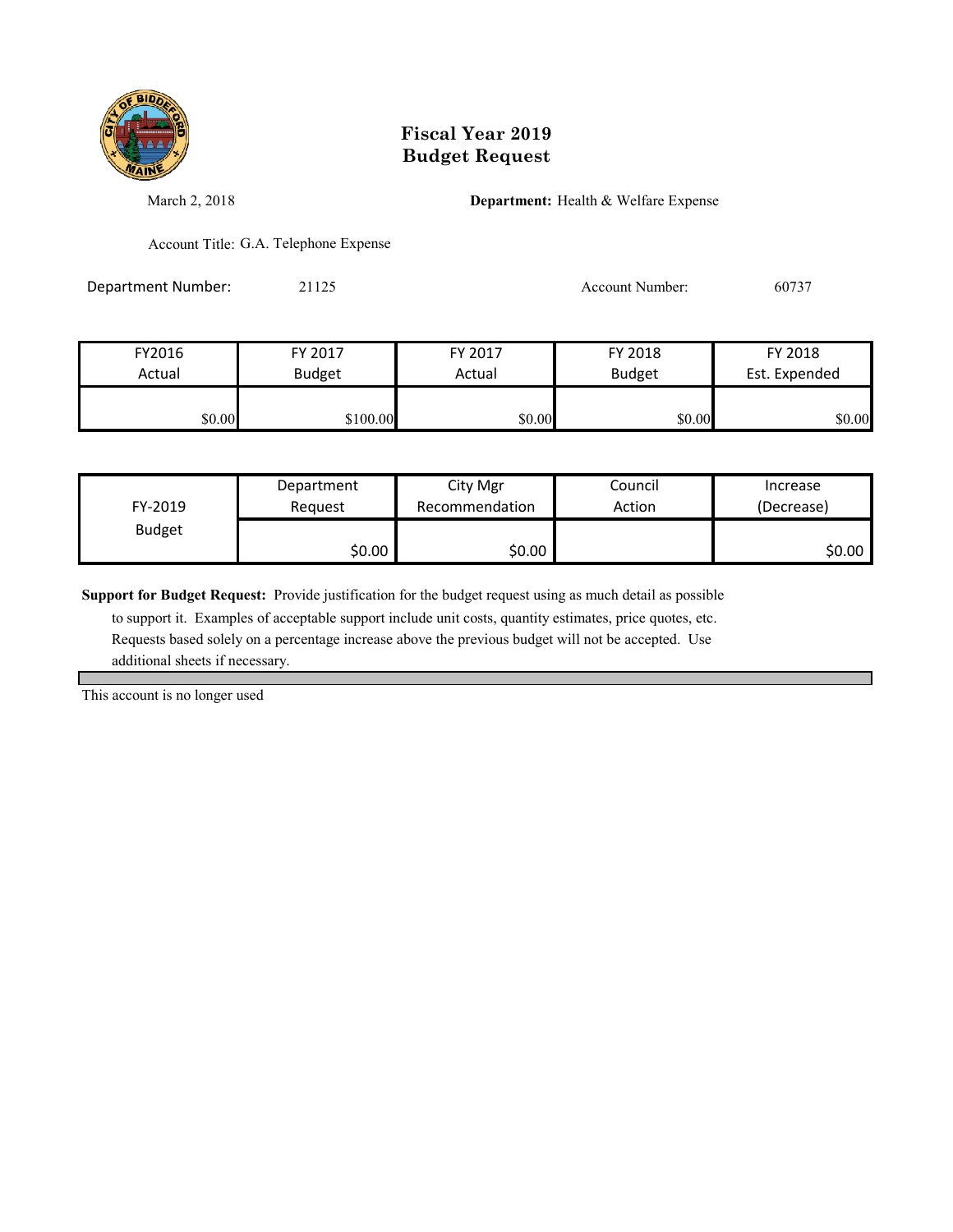

March 2, 2018 **Department:** Health & Welfare Expense

Account Title: G.A. Sewer User Fee Expense

Department Number: 21125 21125 Account Number: 60738

| FY2016 | FY 2017       | FY 2017 | FY 2018       | FY 2018       |
|--------|---------------|---------|---------------|---------------|
| Actual | <b>Budget</b> | Actual  | <b>Budget</b> | Est. Expended |
|        |               |         |               |               |
| \$0.00 | \$75.00       | \$0.00  | \$0.00        | \$0.00        |

| FY-2019       | Department<br>Reauest | City Mgr<br>Recommendation | Council<br>Action | Increase<br>(Decrease) |
|---------------|-----------------------|----------------------------|-------------------|------------------------|
| <b>Budget</b> |                       |                            |                   |                        |
|               | \$0.00                | \$0.00∣                    |                   | \$0.00∣                |

**Support for Budget Request:** Provide justification for the budget request using as much detail as possible

 to support it. Examples of acceptable support include unit costs, quantity estimates, price quotes, etc. Requests based solely on a percentage increase above the previous budget will not be accepted. Use additional sheets if necessary.

This account is no longer used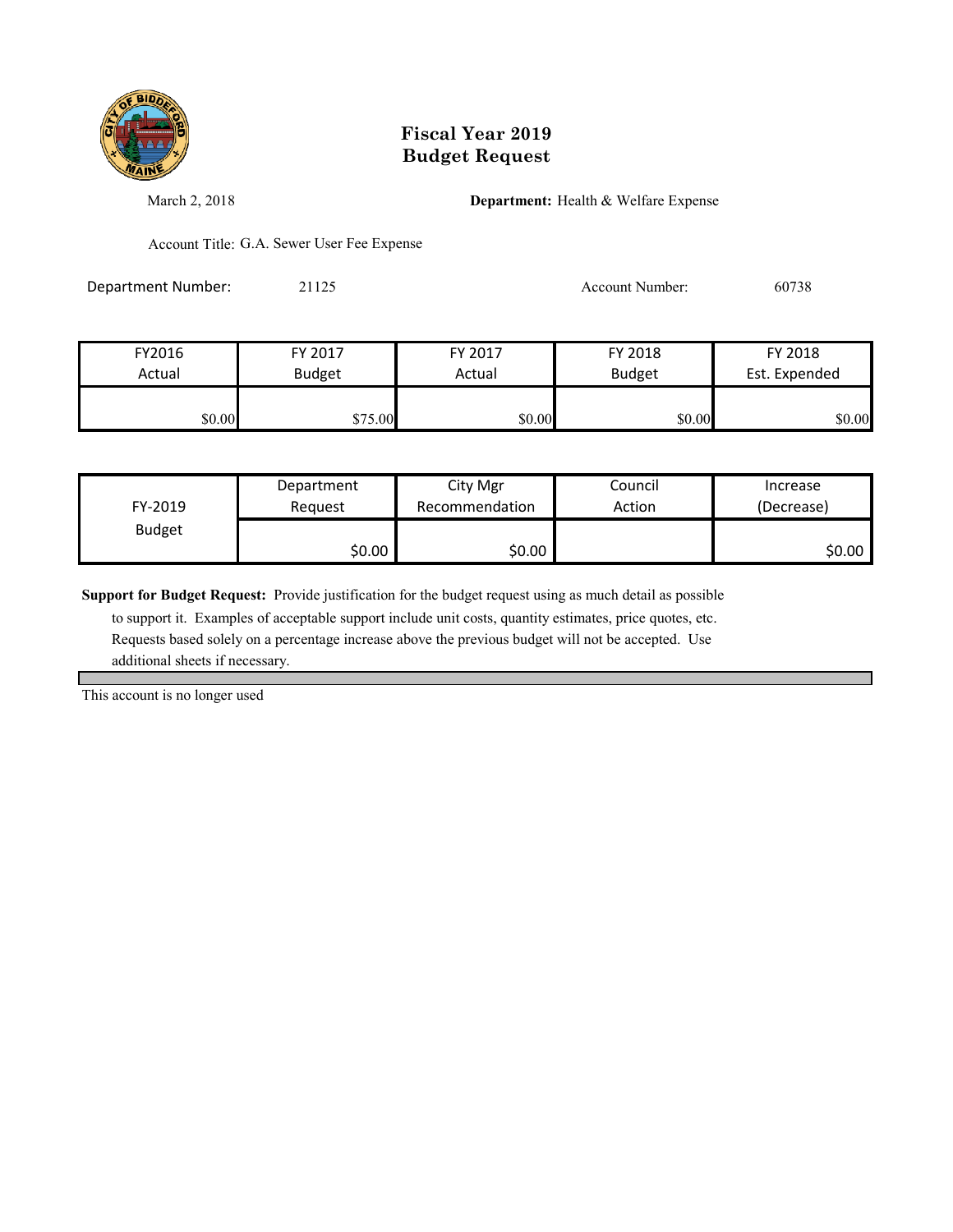

March 2, 2018 **Department:** Health & Welfare Expense

Account Title: G.A. Heating Fuel Expense

Department Number: 21125 21125 Account Number: 60739

| FY2016   | FY 2017       | FY 2017  | FY 2018       | FY 2018       |
|----------|---------------|----------|---------------|---------------|
| Actual   | <b>Budget</b> | Actual   | <b>Budget</b> | Est. Expended |
|          |               |          |               |               |
| \$283.80 | \$1,000.00    | \$344.80 | \$1,000.00    | \$500.00      |

| FY-2019       | Department | City Mgr       | Council | Increase   |
|---------------|------------|----------------|---------|------------|
|               | Reauest    | Recommendation | Action  | (Decrease) |
| <b>Budget</b> | \$1,000.00 | \$1,000.00     |         | \$0.00     |

**Support for Budget Request:** Provide justification for the budget request using as much detail as possible

 to support it. Examples of acceptable support include unit costs, quantity estimates, price quotes, etc. Requests based solely on a percentage increase above the previous budget will not be accepted. Use additional sheets if necessary.

Most applicants who seek assistance with fuel are over income and don't qualify for the GA program. In these cases, folks are often assisted through other fuel assistance programs; however, funds do need to be available for those applicants who do qualify for the GA program and seek fuel assistance.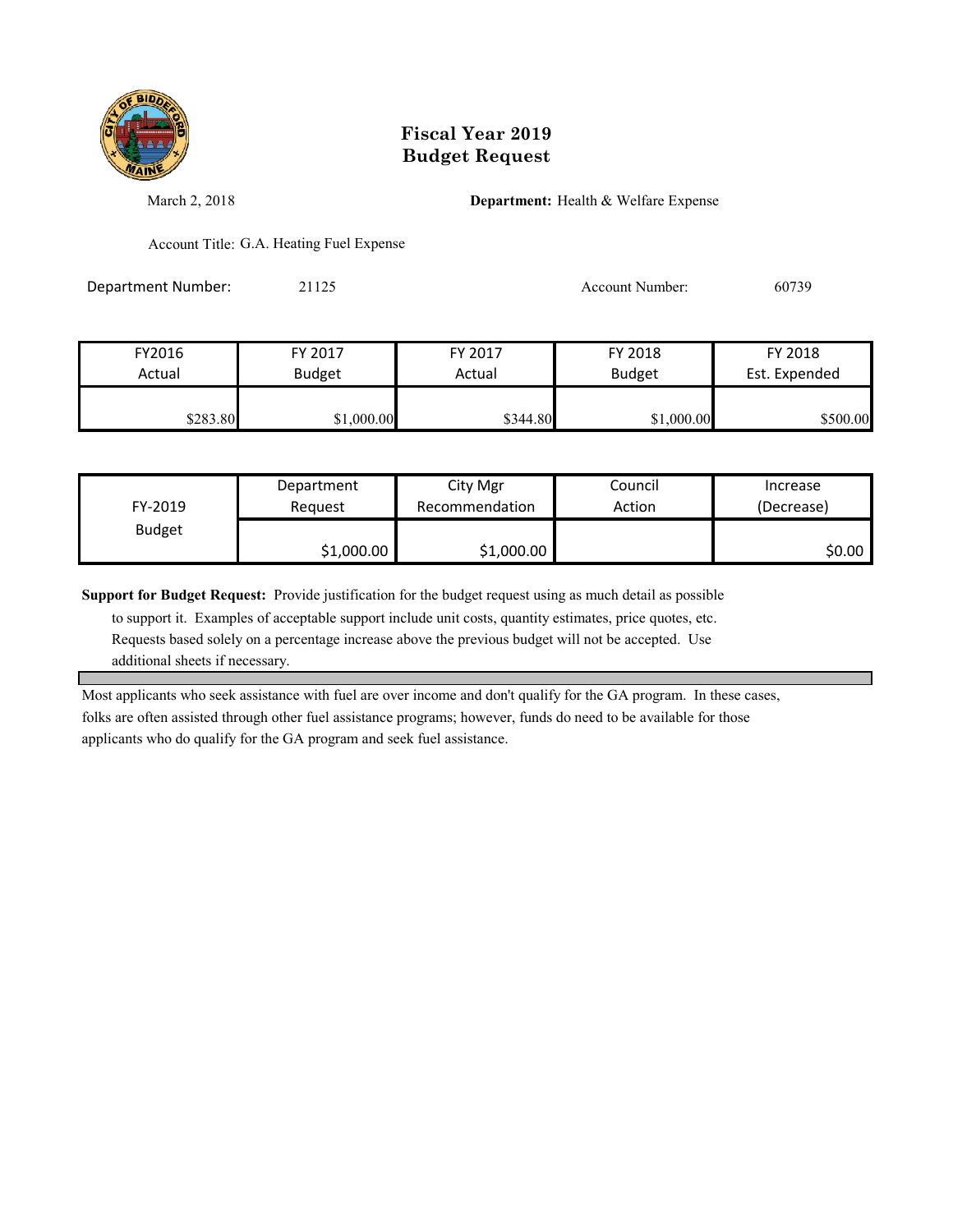

March 2, 2018 **Department:** Health & Welfare Expense

Account Title: G.A. Bottled Gas Expense

Department Number: 21125 21125 Account Number: 60740

| FY2016 | FY 2017       | FY 2017 | FY 2018       | FY 2018       |
|--------|---------------|---------|---------------|---------------|
| Actual | <b>Budget</b> | Actual  | <b>Budget</b> | Est. Expended |
|        |               |         |               |               |
| \$0.00 | \$200.00      | \$0.00  | \$0.00        | \$0.00        |

| FY-2019       | Department | City Mgr       | Council | Increase   |
|---------------|------------|----------------|---------|------------|
|               | Reauest    | Recommendation | Action  | (Decrease) |
| <b>Budget</b> | \$0.00     | \$0.00∣        |         | \$0.00     |

**Support for Budget Request:** Provide justification for the budget request using as much detail as possible

 to support it. Examples of acceptable support include unit costs, quantity estimates, price quotes, etc. Requests based solely on a percentage increase above the previous budget will not be accepted. Use additional sheets if necessary.

This account is no longer used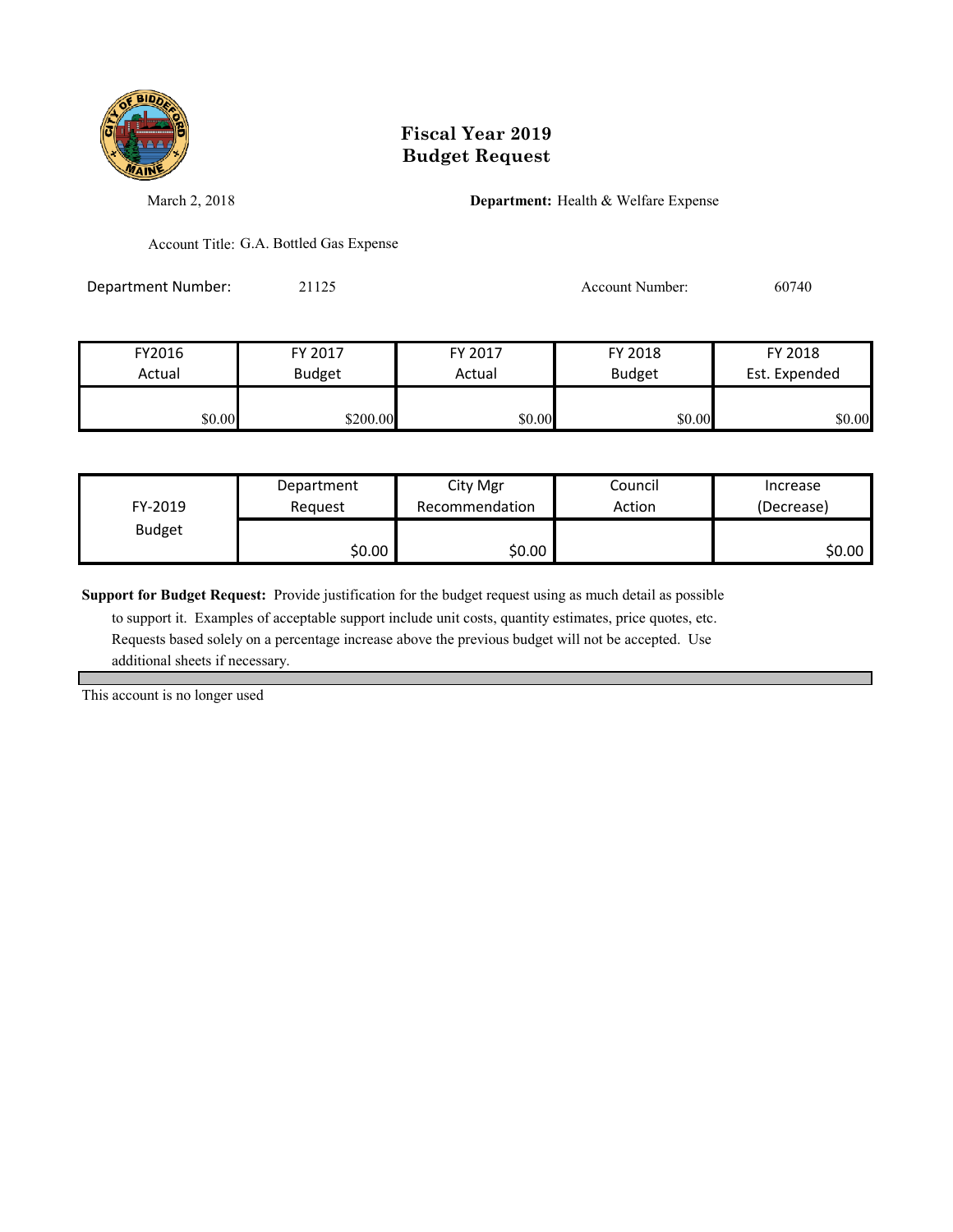

March 2, 2018 **Department:** Health & Welfare Expense

Account Title: G.A. Miscellaneous Expense

Department Number: 21125 21125 Account Number: 60741

| FY2016   | FY 2017       | FY 2017    | FY 2018       | FY 2018       |
|----------|---------------|------------|---------------|---------------|
| Actual   | <b>Budget</b> | Actual     | <b>Budget</b> | Est. Expended |
|          |               |            |               |               |
| \$260.50 | \$800.00      | \$2,781.60 | \$2,500.00    | \$0.00        |

|               | Department | City Mgr       | Council | Increase      |
|---------------|------------|----------------|---------|---------------|
| FY-2019       | Reauest    | Recommendation | Action  | (Decrease)    |
| <b>Budget</b> |            |                |         |               |
|               | \$0.00     | \$0.00         |         | ( \$2,500.00) |

**Support for Budget Request:** Provide justification for the budget request using as much detail as possible

 to support it. Examples of acceptable support include unit costs, quantity estimates, price quotes, etc. Requests based solely on a percentage increase above the previous budget will not be accepted. Use additional sheets if necessary.

This account had been used to pay for Interpreter services. Interpreter services is now paid out of account 21125-60306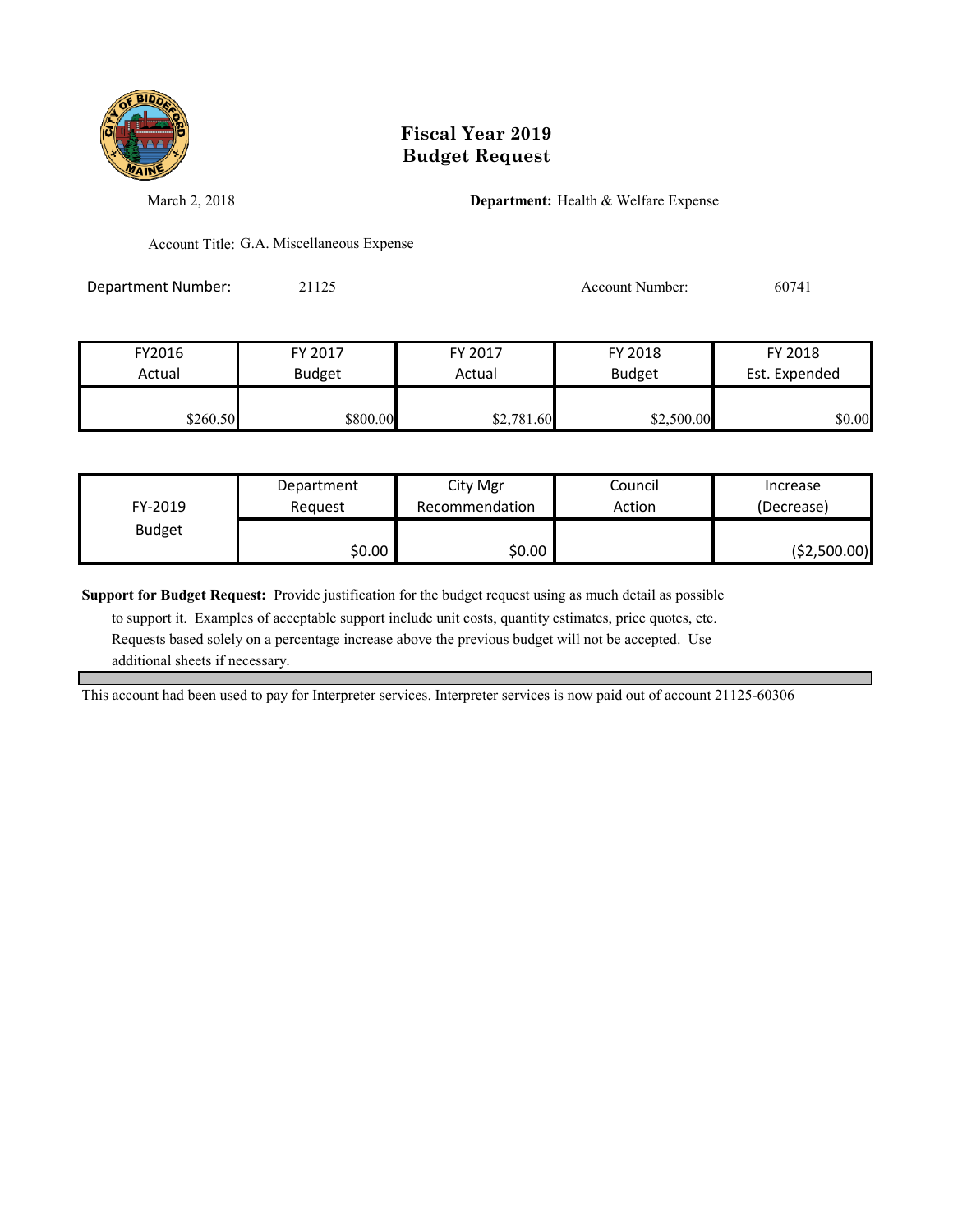

March 2, 2018 **Department:** Health & Welfare Expense

Account Title: G.A. Water Expense

Department Number: 21125 21125 Account Number: 60742

| FY2016 | FY 2017       | FY 2017 | FY 2018       | FY 2018       |
|--------|---------------|---------|---------------|---------------|
| Actual | <b>Budget</b> | Actual  | <b>Budget</b> | Est. Expended |
| \$0.00 | \$75.00       | \$0.00  | \$0.00        | \$0.00        |

| FY-2019       | Department | City Mgr       | Council | Increase   |
|---------------|------------|----------------|---------|------------|
|               | Reauest    | Recommendation | Action  | (Decrease) |
| <b>Budget</b> | \$0.00     | \$0.00∣        |         | \$0.00     |

**Support for Budget Request:** Provide justification for the budget request using as much detail as possible

 to support it. Examples of acceptable support include unit costs, quantity estimates, price quotes, etc. Requests based solely on a percentage increase above the previous budget will not be accepted. Use additional sheets if necessary.

This account is no longer used